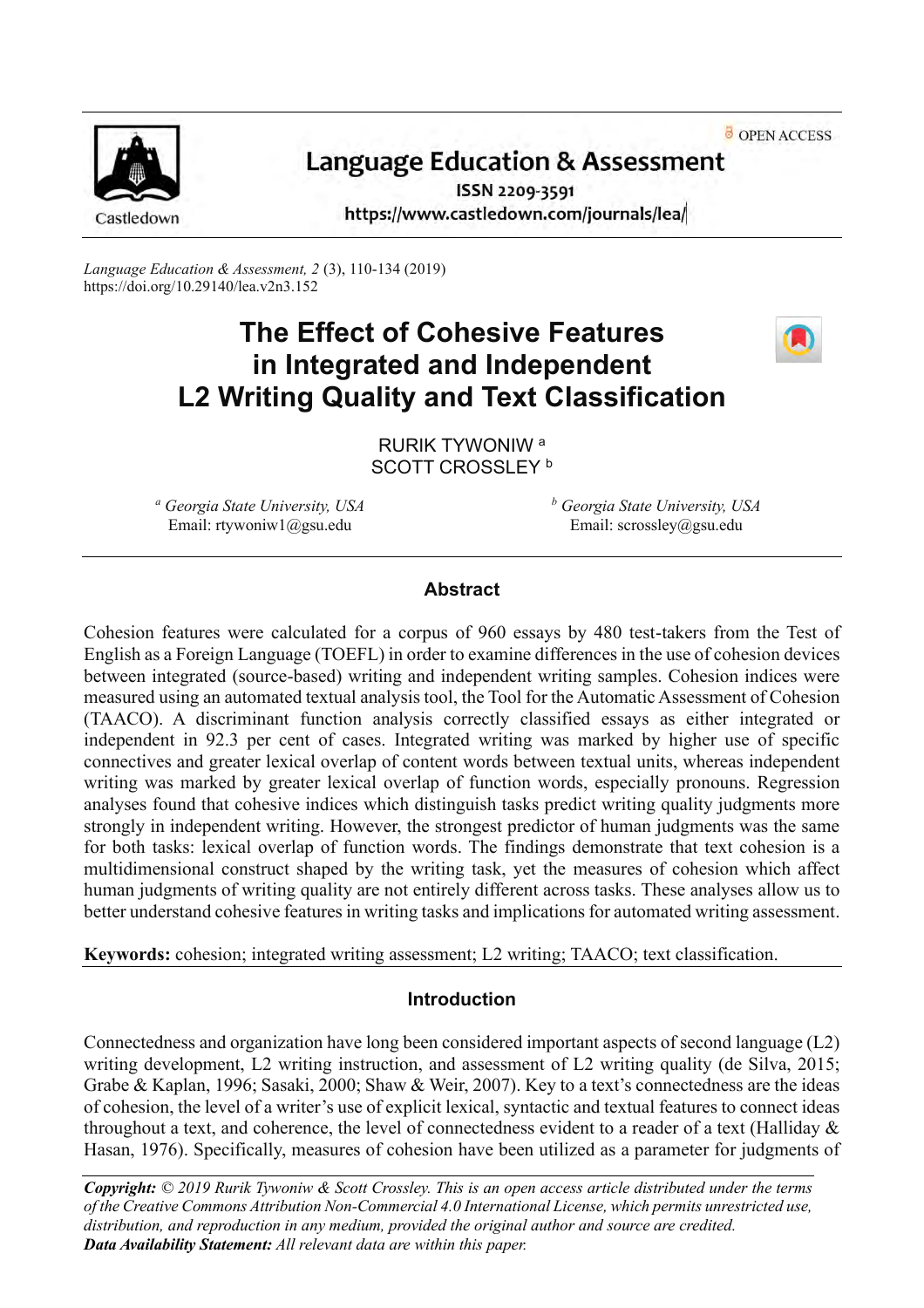writing quality alongside ratings of organization and language accuracy and sophistication in L2 writing assessment (de Silva, 2015; Grabe & Zhang, 2016; Sasaki, 2000). However, cohesion in writing, although necessary, does not sufficiently guarantee coherence for readers (Carrell, 1982). Research into the impact of cohesive feature use on human judgments of writing quality have found mixed results, with the potential for cohesive features to predict writing quality dependent on whether they measure local (i.e., sentence level cohesion) or global aspects of cohesion (i.e., cohesion linking larger text segments; Crossley, Kyle, & McNamara, 2016a; Crossley & McNamara, 2011a; Guo, Crossley, & McNamara, 2013).

In this study we use cohesion features to distinguish two writing assessment tasks (integrated and independent writing) and predict writing quality in the Test of English as a Foreign Language (TOEFL) internet-Based Test (iBT) writing samples. Many examinations of cohesive features in learner writing categorize features by their shape and function (i.e., surface features such as connectives and propositional reference; Hall et al., 2015; Halliday & Hassan, 1976; Roman et al., 2016). Other research emphasizes the categorization of cohesive features based on the distance between textual connections, with cohesive features being either local or global (Crossley, Kyle, & McNamara, 2016b; Dascalu et al, 2015; Horning & Kraemer, 2013; Ruegg & Sugiyama, 2013). Local cohesion refers to those features which are explicit in the text and connect nearby textual elements, including connectives and lexical overlap between adjacent sentences. Global cohesion refers to those features which are more implicit and capture lexical overlap across paragraphs or larger text segments rather than immediate proximities. Additionally, cohesive features may exist in a grey area between local and global, such as when repetitions of lexical items appear at both the local and global level or when specific lexical categories related to discourse organization (e.g., connectives, pronouns, or determiners) appear throughout a text. Crossley and his colleagues (2016b) refer to this overall text connectedness as text cohesion.

Examinations of cohesion in L2 writing often conceptualize the use of cohesive features as a facet of language proficiency and discourse awareness (Liu & Braine, 2005; Yang & Sun, 2012). Thus, writing assessments such as the TOEFL iBT provide fertile grounds to examine interactions of cohesion with discourse orientation and writing quality. Yet, when examining the quality of L2 writing in an assessment such as the TOEFL iBT, the influence of text type (i.e., integrated or independent writing samples) must be considered. Much previous research has examined differences in these text types using large scale computational analysis of register variation, finding that integrated and independent writing tasks differ along multiple dimensions of surface features of writing (Biber & Gray, 2013; Cumming et al., 2005; Kyle & Crossley, 2016). Previous studies have also shown that elements of cohesion to differ between types of texts (Plakans & Gebril, 2017), and that cohesion features are predictive of writing quality (Guo et al., 2013). However, no research to this point has investigated whether cohesive features which differ across writing tasks are also predictive of writing quality. Combining the foci of previous research, the goal of this study is to determine if cohesive features, at the local, global, and textual levels, can distinguish between the two TOEFL writing tasks and if a model can be built to determine which distinguishing features also predict writing quality. To this end, we use an automated text analysis tool, the Tool for the Automatic Analysis of Cohesion (TAACO), to measure the use of cohesive features in L2 writing samples from the TOEFL independent and integrated writing tasks. We then analyze which cohesion features can be used to distinguish the two tasks, and subsequently which of these distinguishing features are predictive of writing quality. This computational approach allows us to test the assumption that local, global, and text cohesive features are important components of both text types and text quality.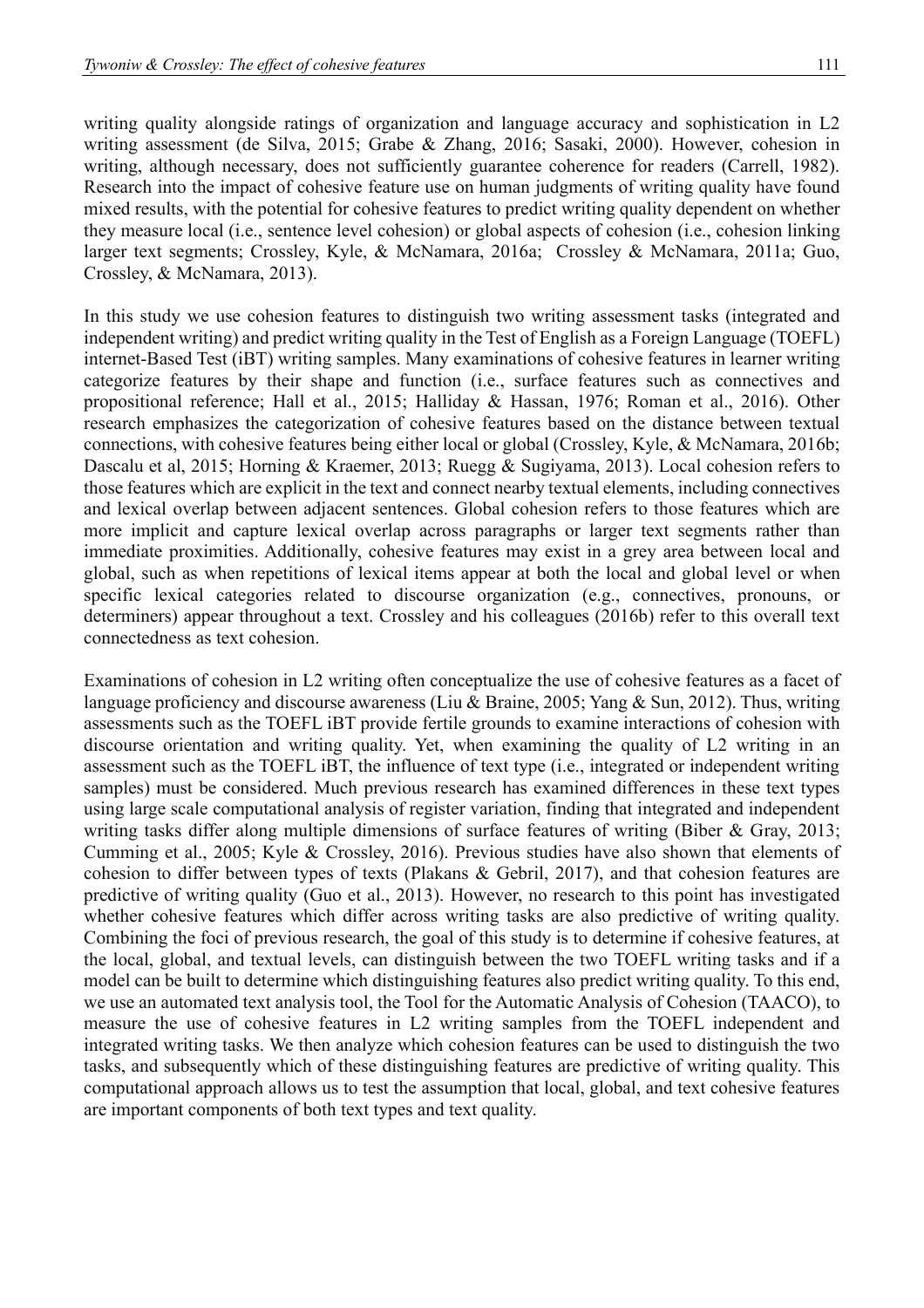# **Cohesion and Cohesive Features**

Researchers have historically used multi-faceted analysis of surface linguistic features to understand register differences and differentiate text types (Biber, 1988; Grabe, 1987). Such analyses have shown that language learners show preferences for certain discourse features depending on the writing task (Lux & Grabe, 1991). Importantly, it is the co-occurrence of linguistic features, rather than specific lexical items, that differentiate written text types. In terms of cohesion features, this co-occurrence goes deeper than the correlation of distinct linguistic features, and involves features of cooccurrence, such as lexical repetition, pronominal reference, and given-new relations (Halliday & Hassan, 1976; Hoey, 1991). Many cohesion features are prime examples of surface features that are not limited to semantic categories yet form an integral part of a text's discourse orientation.

Research interested in cohesion in discourse focuses on links between both sentences and larger segments of text (i.e., local and global cohesion respectively). A text is cohesive when there are linguistic features that link ideas between sentences and aid in creating a unified texture (Halliday & Hasan, 1976). Cohesive features exist explicitly at the lexical level as well as at the relational level (i.e., between lexical items). These features help writers direct the organization of text, mark ideas as new or given, and give cues to relationships between referential objects (Halliday & Hasan, 1976). Explicit cohesive devices include isolated features, like connectives (e.g., and, however), and the connections between sections of text, usually at the lexical level. For example, Hoey (1991) specifically highlighted repetition of lexical items across text as an early-acquired method for writers to signal the connectivity of a text.

The locality of connection established by cohesive devices is also important to their function (Crossley, Kyle, & McNamara, 2016a; 2016b; Ruegg & Sugiyama, 2013). Local cohesive features are features which establish cohesion through conjunctive expressions, discrete lexical connectives (therefore, however), and lexical overlap in local environment (e.g., the same noun subject appearing in sequential sentences). Beyond local cohesion, researchers are also interested in global cohesion cues (more implicit and meaning-based) between larger text segments (Crossley, Kyle, & McNamara, 2016b; McNamara et al., 2014). These relations and cues take the form of presuppositions or words, phrases, and structures which call back to known entities from earlier in the text, such as referential pronouns, demonstratives, comparatives, as well as anaphoric substitutions and ellipses. Additionally, textual cohesion beyond discrete text segments, whether near or far, can be measured throughout an entire text using measures such as overall lexical repetition through type-token ratios (Jarvis, 2017) or givenness, which can be measured using use of determiners (Ekiert & Han, 2016) or more complex algorithms (Hempelmann et al., 2005).

Researchers are interested in how cohesion affects text quality judgements, investigating specific lexical items, general lexical and semantic overlap across text segments, and text level coreference (Crossley, Kyle, & McNamara, 2014; 2016; Crossley & McNamara, 2012; Myers et al., 2011; Reppen, 1994). However, cohesion does not necessarily engender coherence (Carrell, 1982), and simply having a preponderance of cohesive devices like connectives does not always make for clear, coherent writing.

Cohesive strategies and features are likely to vary by text type and register (Halliday & Hasan, 1976; McNamara, Louwerser, McCarthy, & Graesser, 2010). Different types of text will contain different amounts and forms of cohesion. This notion is supported in research examining various text type dyads and specific cohesive features. For instance, Graesser et al. (2007) found monologic texts to have more referential cohesion than dialogs. In comparing authentic versus simplified texts, Crossley, Allen, and McNamara (2012) found that authentic texts have more logical connectives while simplified texts had more overall cohesion features in the form of local lexical overlap and more common connectives.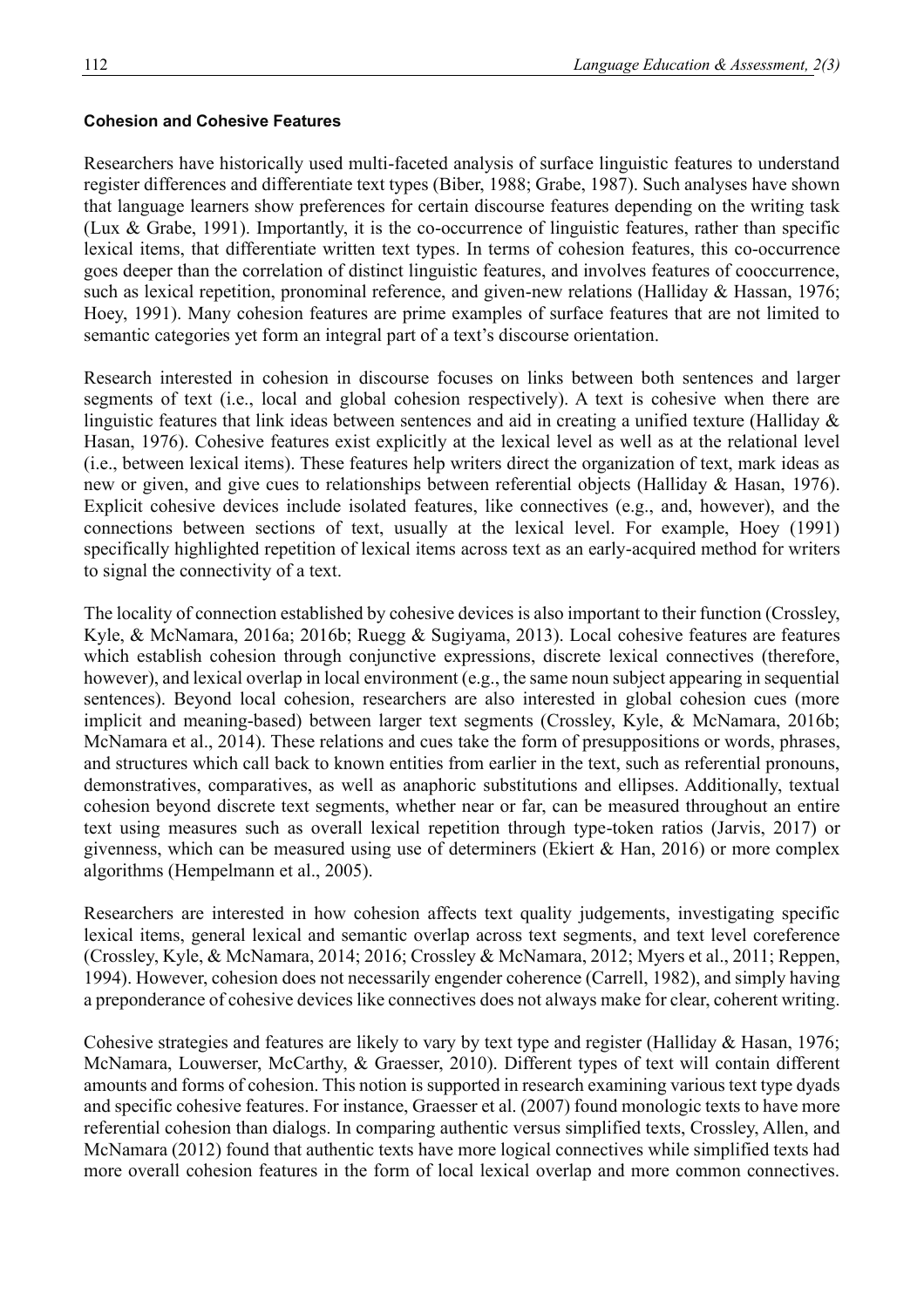Additionally, deceptive texts were reported to have higher levels of cohesion in terms of semantic overlap between sentences and amount of given information when compared to truthful texts (Duran et al., 2010). Reynolds (2001) found lexical repetition of second language writers to be dependent on writing task (and the resulting text type) with persuasive writing involving more lexical repetition than descriptive writing. These studies indicate that cohesive features vary depending on text types and that those features can be used to distinguish text types.

### **Cohesion in Language Assessment**

Various studies have compared cohesive features to first language (L1) writing quality and L2 writing quality with mixed results. L1 research indicates that the use of cohesive features in younger writers is related to writers' knowledge of organizational and self-regulation strategies in writing (Garcia & Fidalgo, 2008; Koutsoftas & Peterson, 2016) and measure writing development. Indeed, cohesive features have been used to assess development of writing form, discourse organization and genre awareness in L1 (Galloway & Uccelli, 2015; Reynolds & Perin, 2009). For instance, Bunch and Willet (2013) found cohesion to develop along with writing development, although they only examined the larger construct of organization. Galloway and Uccelli (2015) found use of cohesion features to develop through early grade levels, but that it was a distinct construct with low correlation with lexicogrammatical skill. Research with high school writers has shown that the uptake and use of cohesive devices is correlated with business letter writing quality (Duggleby, Tang, & Kuo-Newhouse, 2015), and high school students' comprehension of academic texts increases with the presence of cohesive features (Hall et al., 2015; Reed & Kershaw-Herrera, 2016). However, some research suggests that the use of such cohesive markers has minimal effects and is invariant between grade levels (Pinto, Tarchi, & Bigozzi, 2015). Crossley and McNamara (2010, 2011a), explicitly distinguishing local and global cohesion features, found that while the use of explicit, local cohesion features was negatively correlated with L1 writing quality, increased global cohesion was an indicator of writing quality. Crossley and his colleagues (2016) were able to identify three global cohesion features that were not text-based but rather measured based on semantic similarity which positively correlated with writing quality. In sum, what type of cohesion features appear in a text is more important for judgments of writing quality than how many explicit linking words are used. The use of local cohesive devices is just one path to building a text which may be coherent for the reader, so it should not be surprising that local cohesion devices may not be strongly related to ratings of proficiency (Guo et al., 2013; Staples & Reppen, 2015).

L2 researchers, teachers, and assessment specialists have also been interested in L2 writing and text cohesion finding that the use of cohesive devices signals writing development, discourse competence, and writing quality (Liu & Braine, 2005; Yang & Sun, 2012). Similar to studies in L1 writing research, cohesive features have been used as a measure of L2 writing quality in L2 middle grade writing (Bunch & Willet, 2013). Teachable features of cohesion are often included as targets for teaching discourse, writing, and genre (Celce-Murcia & Olshtain, 2000; McCarthy & Carter, 1994), but direct links between use of cohesion features and perceived writing quality may not be readily apparent (Watson Todd et al., 2007). Cohesion features have also been included as evidence of writing quality in language assessments, but these cohesion features are often discrete and macroscopic, with assessment instruments examining cohesion through features such as paragraph organization and use of connectives (Mullis & Mellon, 1980; Sasaki, 2000).

Cohesion figures into writing quality rubrics used in L2 assessment. For instance, cohesion is an analytic category on the IELTS writing rubrics for the integrative description task and the prompted essay task, with raters asked to address a text's organization and progression of ideas, as well as how logical, unobtrusive, and non-repetitive the cohesive devices employed are (British Council, 2018).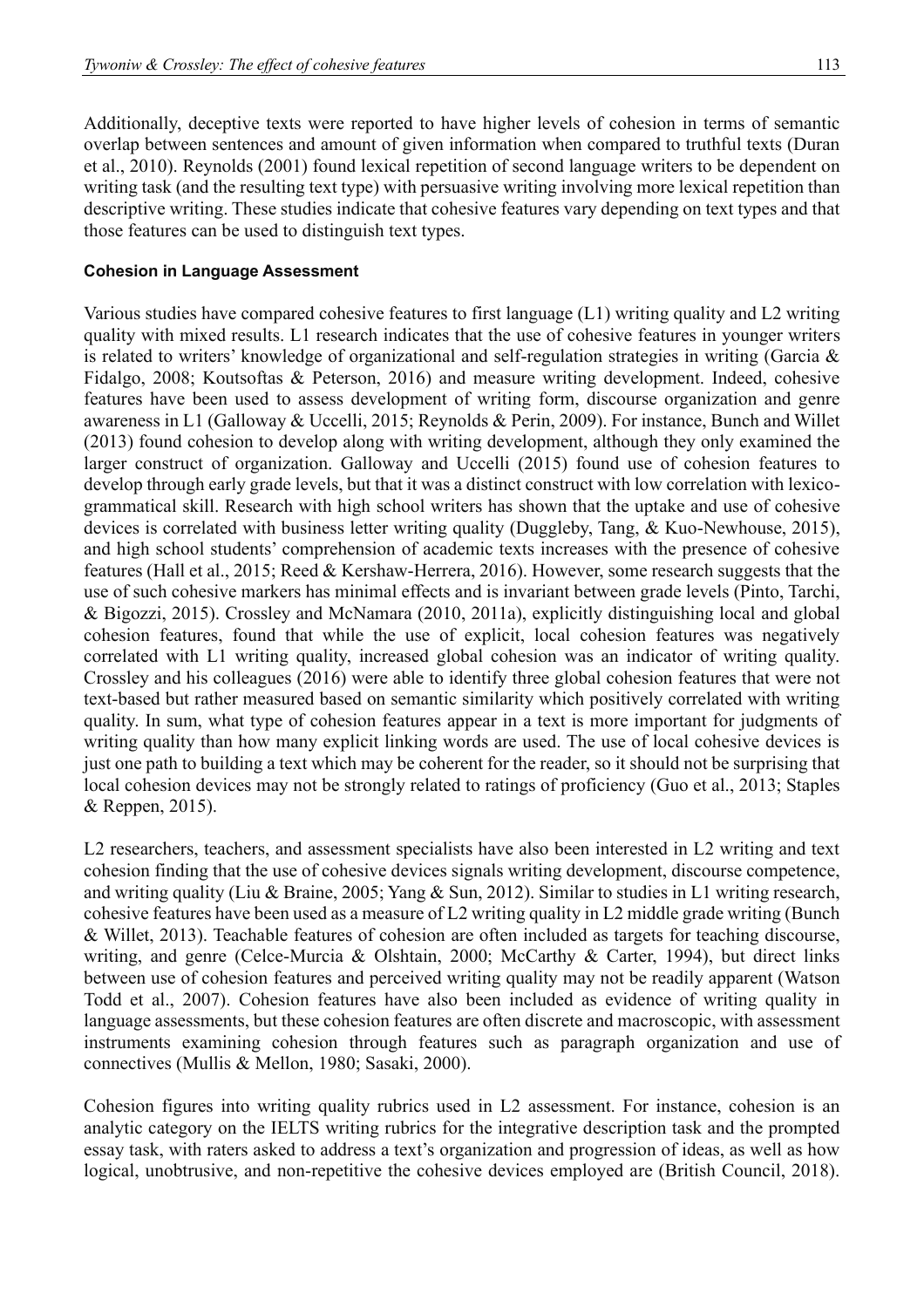The only difference between how cohesion is rated between the two tasks is that the prompted essay rubric has additional attention to paragraph structure and formatting. Cohesion is not found explicitly in the TOEFL iBT rubrics for integrated and independent writing, so cohesive features may only be indirectly part of a rater's assessment. Rather, the independent writing rubric specifically asks raters to consider unity, progression, and coherence with lower rated essays showing greater redundancy and digressions and fewer connections, while the integrated rubric is generally concerned with connections made between the source and response text (Educational Testing Service, 2012).

Like L1 research, studies which have empirically examined links between writing quality and the incidence of cohesion features in L2 writing report mixed results. For instance, Duggleby, Tang, and Kuo-Newhouse (2015) found the use of certain connector words to be moderately and positively correlated with writing quality in English as a Second Language (ESL) writing. Guo et al. (2013) found that human ratings of L2 independent and integrated writing quality could be predicted using a number of linguistic features, including cohesion features. For example, semantic similarity of words-incontext between adjacent sentences as measured by Latent Semantic Analysis (Foltz, 2007) was positively correlated with human ratings of integrated writing quality. In terms of independent writing tasks, only conditional connectives, a surface-level feature, were predictive of writing quality. However, the coefficients were negative, indicating that the use of more local cohesive devices was negatively related to writing quality. Crossley, Kyle, and McNamara (2016) found numerous local cohesive devices to be either weakly correlated (e.g., certain connective words), or negatively correlated (local pronoun repetition) with L2 writing quality. Wilson, Roscoe, and Ahmed (2017), modeled L2 writing quality with Structural Equation Modeling and found that global cohesion was an integral part of L2 writing structure. In another study employing structural equation modeling, Kim and Crossley (2018) examined global overlap (between paragraphs), local overlap (between sentences), and connectives as measures of cohesion in TOEFL writing, finding that global lexical overlap across paragraphs was greater in independent writing and local lexical overlap between sentences was greater in integrated writing. No differences were reported in the use of connectives between the tasks. In terms of writing quality, they also found that while global overlap positively correlated with the scores in both tasks, local overlap only correlated positively in integrated writing, and that use of connectives was negatively correlated with the quality in independent writing.

# **Current Study**

The current study focuses on fine-grained indices of cohesion related to deep and surface meaning which we use to classify texts by an assessment task in the TOEFL iBT as well as measure the relationship between cohesion and human ratings of writing quality. Previous research has used features related to word frequency, collocational patterns, and lexico-grammar in L2 writing during writing assessment to explain register differences between the types of texts produced in the TOEFL iBT (Biber & Gray, 2013; Cumming et al., 2005). In addition, previous studies have analyzed the relationship between fine-grained indices of lexical sophistication and human ratings on independent and source-based writing (Kyle & Crossley, 2016), as well as lexical, syntactic, and cohesive features together on both integrated and independent writing scores (Guo et al., 2013). However, no study has looked specifically at fine-grained cohesive indices separately from other indices to differentiate learner writing by task type in the TOEFL and has compared the impact of cohesive strategy in both TOEFL iBT writing task formats on human ratings of writing quality. The current study continues the above three strands of research by applying fine-grained measurement of cohesion and discourse orientation features to classify texts by register and to connect these measurements of register-specific cohesion to writing quality.

This study analyzed 480 independent and 480 integrated expert-rated TOEFL iBT essays across two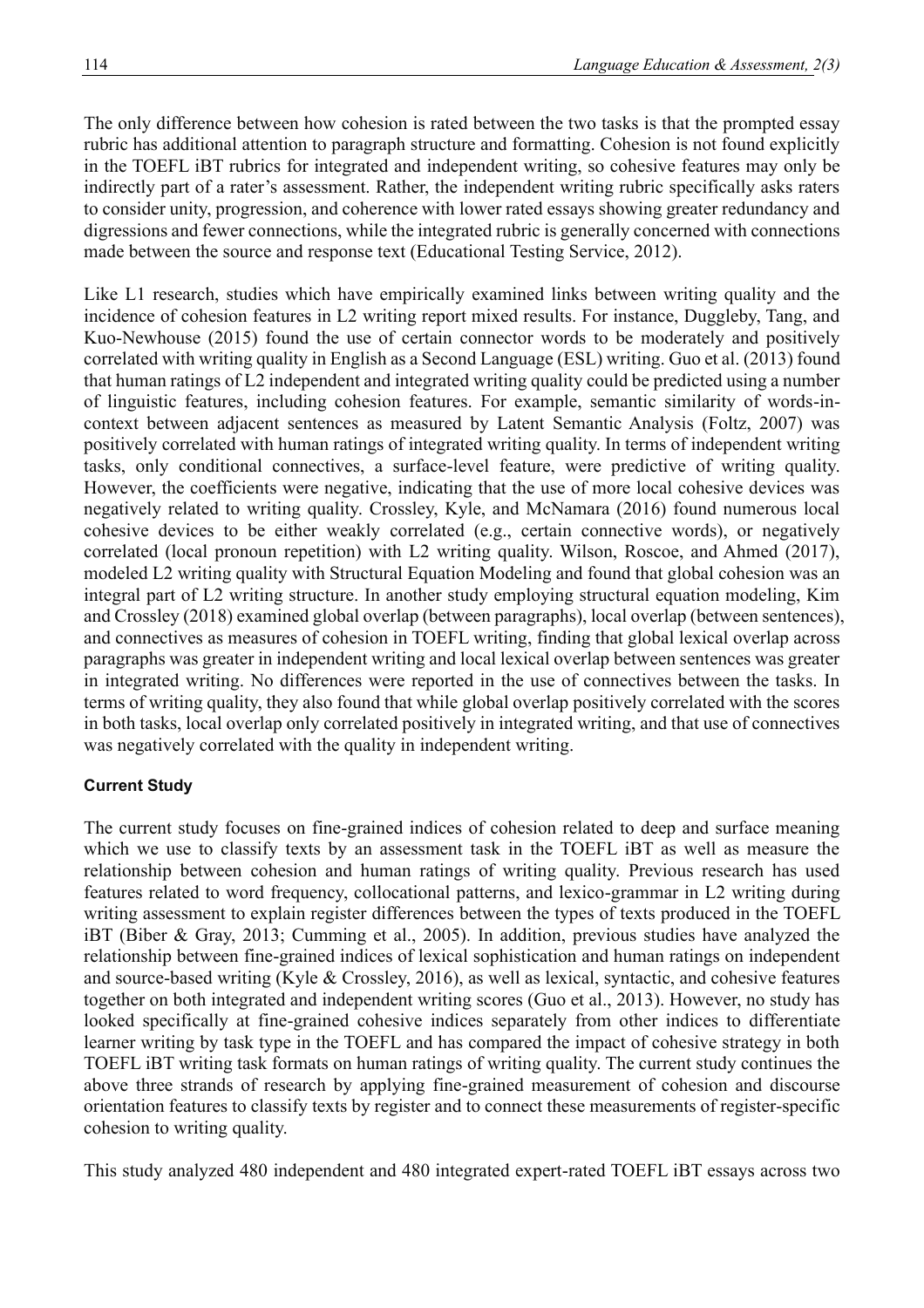prompts for each task. Feature counts for various cohesion indices were collected using TAACO (Crossley, Kyle, & McNamara, 2016b). Indices used for analysis include indices of semantic overlap between adjacent and distant sentences and paragraphs, use of repeated content words, use of lexical cohesive devices such as pronouns, conjunctions, subordinators and other clausal and sentential connectives, and determiners and demonstratives. The goal of this study is to understand whether measurements of cohesion in L2 writing assessment distinguishes text types and predicts scores. Specifically, these measurements were used to address two research questions:

- 1. Is the use of cohesive features in writing related to the type of text being written?
	- a. Which cohesion features differ significantly between independent and integrated writing?
	- b. Can the use of cohesive features in independent and integrated writing tasks be used to predict task type?
- 2. What is the relationship between measurements of cohesive features and integrated and independent writing quality as measured by human-rater judgements?

Taken together, these results will better inform second language writing researchers and writing assessment researchers regarding the strategies which L2 English writers employ to give their writing cohesion, and how cohesion can be operationalized for rating second language writing in different registers.

# **Methods**

# **Corpus of Independent and Integrated Writing**

A corpus of 960 TOEFL iBT essays from 480 test-takers was analyzed in this study. The data came from the Test of English as a Foreign Language internet Based Test (TOEFL iBT) Public Use Data Set. The TOEFL iBT includes two different writing tasks: independent writing and integrated writing. The independent prompts ask test-takers to write an essay that asserts and defends an opinion on a particular topic based on their life experience. The integrated prompt asks test-takers to read a short passage, listen to a related lecture, and synthesize the information given in the reading and the lecture. Currently, the TOEFL iBT uses both formats to assess test-taker writing proficiency.

This corpus was constructed by the Educational Testing Service (ETS) using two separate administrations of the test, each with 240 test-takers. Both administrations utilized the two writing tasks, but with different prompts for each administration. Each test taker completed both writing tasks, giving a total of 960 texts and 480 unique authors. Each combination of task and prompt was represented by 240 texts. Table 1 outlines the texts in the corpus.

Included in the corpus are the original ratings for each essay, which were rated by human raters using a holistic rubric on a scale from 1 to 5 (5 being most proficient). For both tasks, the rubric includes attention to essay coherence, clarity, and organization, all of which may be elicited by the author via cohesive features. For the integrated task, the rubric also gives attention to the selection of information integrated from the source to the essay. In the independent task, the rubric emphasizes argumentation in place of source-use constructs. The rubrics used in the data set for each task can be found on the ETS webpage (2004).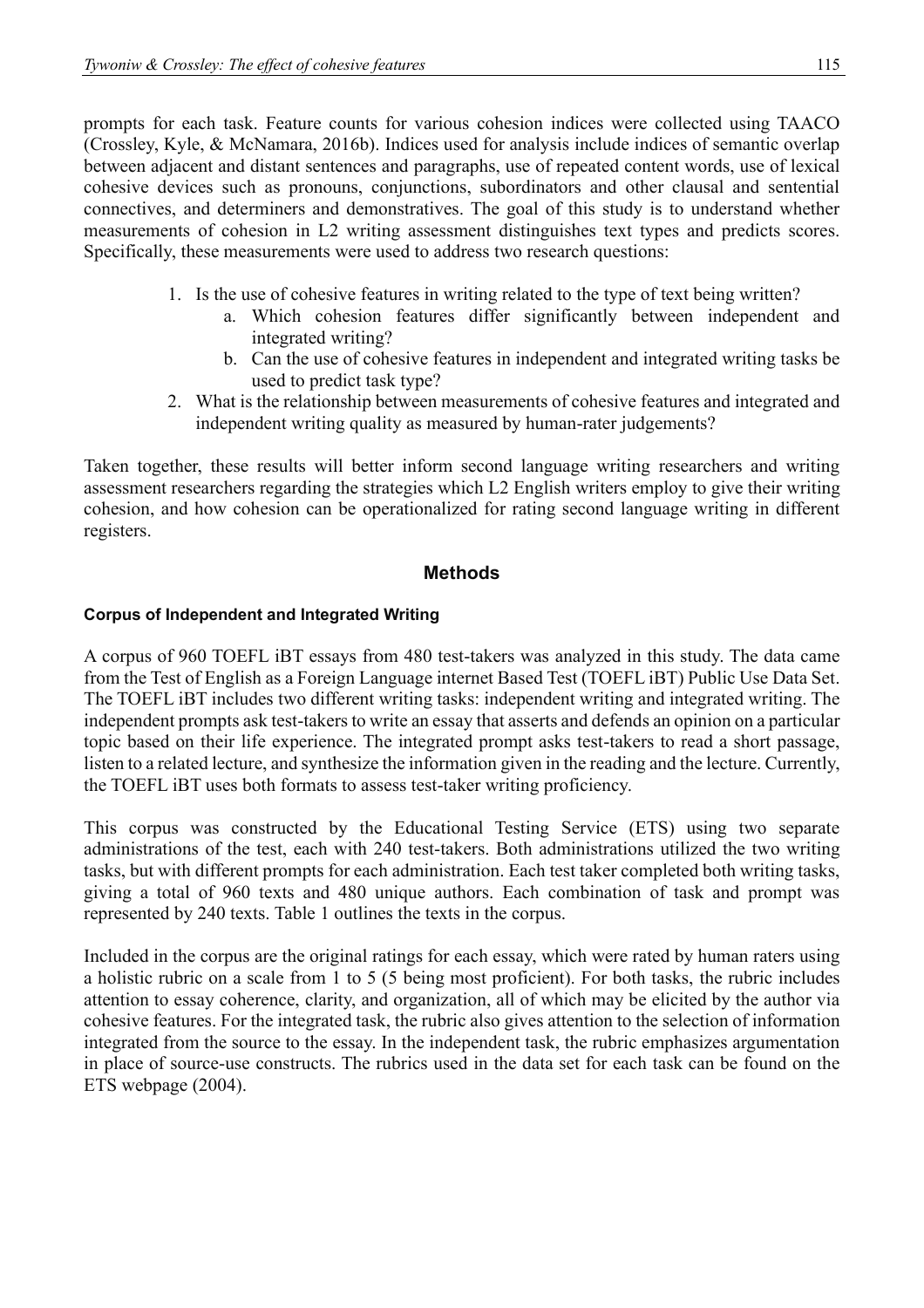# **Table 1** *Texts used in this study*

| <b>Task type</b>            | <b>Prompt</b>         | <b>Number of texts</b> |  |  |
|-----------------------------|-----------------------|------------------------|--|--|
| <b>First administration</b> |                       |                        |  |  |
| Integrated                  | <b>Bird Migration</b> | 240                    |  |  |
| Independent                 | <b>Study Subjects</b> | 240                    |  |  |
| Second administration       |                       |                        |  |  |
| Integrated                  | <b>Fish Farming</b>   | 240                    |  |  |
| Independent                 | Cooperation           | 240                    |  |  |
|                             |                       | <b>Total: 960</b>      |  |  |

### **Linguistic Analysis**

Cohesive features in all 960 essays were measured using the Tool for the Automatic Analysis of Cohesion (TAACO; Crossley, Kyle, & McNamara, 2016). TAACO is a free automated natural language processing tool ().

TAACO incorporates over 150 classic and recently developed text cohesion measures related to local, global, and textual cohesion which would be impractical to calculate by hand. It provides direct, automatic measurement of cohesive features in a text including local cohesive features that connect words and sentences. Such indices include the use of lexical connectives (because, and) and lexical overlap between sentences. Global cohesive features examine links between larger text segments (e.g., lexical overlap across paragraphs). Textual cohesion measurements include elements of cohesion that apply to the scope of an entire text, such as discourse orientation features. These may be type-token ratio (TTR) or text-wide repetition of a certain cohesive feature (e.g., referential pronouns). In previous studies, TAACO indices have been found to significantly correlate with and predict human judgements of coherence and overall text quality in SAT independent essay writing (Crossley, Kyle & McNamara, 2016). The program has since been used to identify and calculate cohesion variables in models of second language writing development (Kim & Crossley, 2018).

### **Local and Global Overlap Indices**

Lexical overlap as a measure of cohesion can be traced back to Hoey's (1991) assertion that repetition is a common strategy for explicit marking of cohesion. TAACO calculates a number of overlap indices that measure the degree to which words or lemmas are repeated in subsequent text sections: sentences (locally) and paragraphs (globally). Overlap by lemma is computed between two adjacent sentences or paragraphs or three adjacent sentences or paragraphs. TAACO performs separate calculations for all lemma overlap, for content word lemma overlap and function word lemma overlap, as well as separate calculations for lemma overlap for parts of speech such as nouns, verbs, adjectives, adverbs, and pronouns. It also provides lemma overlap calculations normed for number of sentences and paragraphs, and as binary overlap measurement (i.e., whether there is any overlap between adjacent sentences or paragraphs).

Local cohesion indices have demonstrated positive relations with other measures of cohesion such as coreference and type-token ratio. (McNamara et al., 2010), but generally they demonstrate no significant relations with measures of coherence (Crossley & McNamara, 2011a, 2011b). However, global overlap indices have demonstrated positive relations with measures of text coherence in previous studies (Crossley &McNamara, 2011b; Crossley et al., 2016).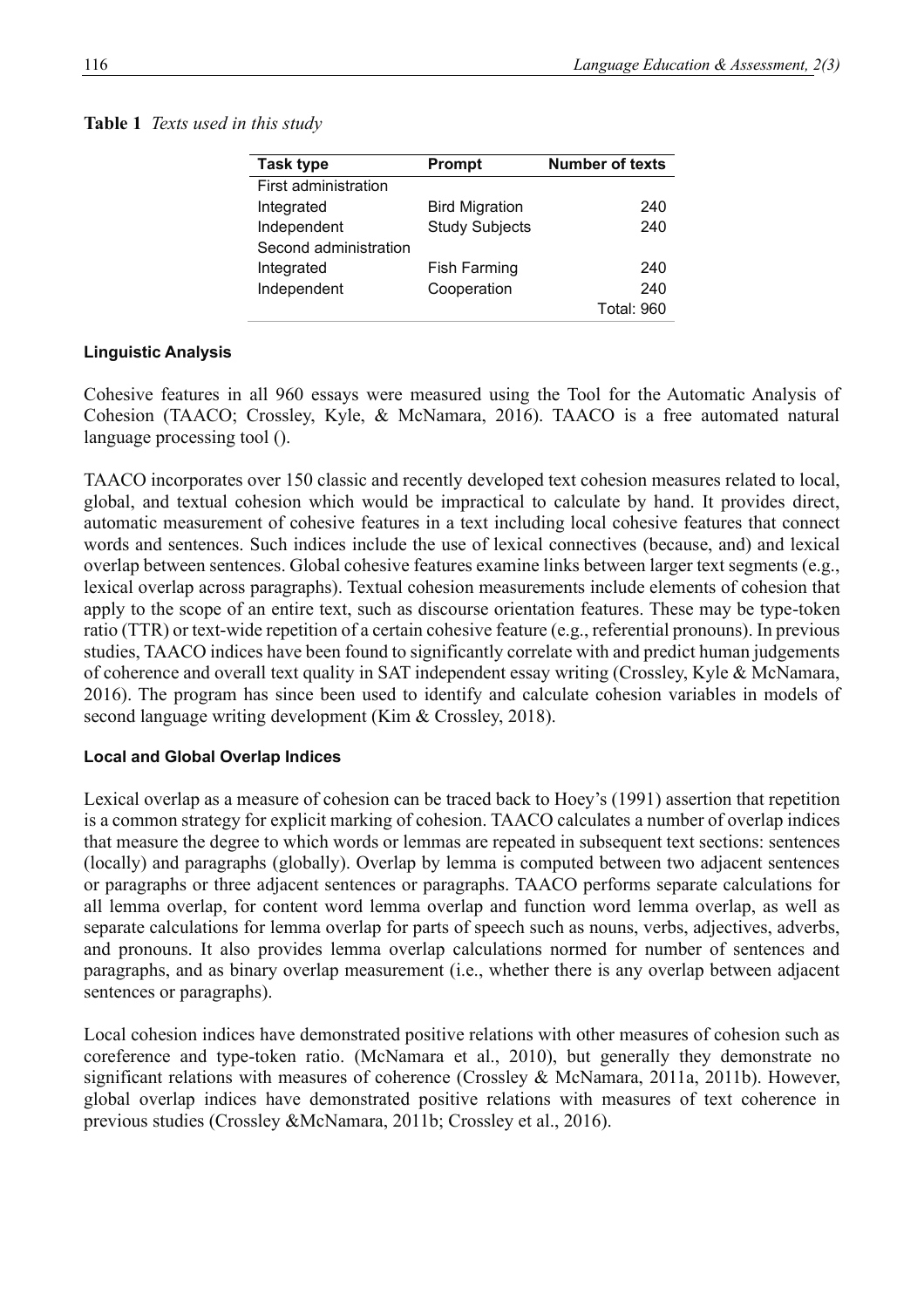# **Connectives**

TAACO also measures the incidence of connectives. Many of the connective indices are similar to those found in Coh-Metrix (McNamara et al., 2014). Theoretically motivated connective indices include positive and negative connectives, and classes of cohesion identified by Halliday and Hasan (1976) and Louwerse (2001), such as logical, additive, and causative connectives. TAACO also reports on connectives related to rhetorical devices including disjunctions and contrasting connectives. Indices measuring the use of connectives have previously demonstrated a negative, if any, correlation with essay quality and essay coherence (Crossley & McNamara, 2011a, 2011b), although some connectives have demonstrated positive relations with other cohesion measures (McNamara et al., 2010).

# **Textual Cohesion Indices**

TAACO calculates cohesion across an entire text through measurements of givenness and type-token ratio (TTR). Like the local and global cohesion measurements, textual cohesion measurements calculate an average score based on specific incidences of a linguistic construct. Unlike the local and global cohesion measurements, textual cohesion measurements are not based on a specific locality of coreference but count aspects of cohesion that occur throughout a text, not restricted to discrete localities. Givenness refers to the amount of information that is recoverable from the preceding discourse. To assess givenness, TAACO calculates the incidence of a variety of pronoun types under the premise that pronouns are used when information is given (Crossley, Allen, Kyle, & McNamara, 2014). Pronouns in TAACO include first-person, third-person pronouns, subject pronouns, and quantity pronouns. Similarly, TAACO calculates the ratio of nouns to pronouns under the presumption that lower ratios imply higher levels of givenness. TAACO also calculates the incidence of definite articles (i.e., the) and demonstratives (i.e., this, those, that, and these) found in a text, under the presumption that the definiteness of these words belies given information. Likewise, the number and proportion of single content lemmas (e.g., how many lemmas occur only once in a text) are also counted. Givenness indices have previously been shown to relate positively with measures of text coherence (Crossley & McNamara, 2011b, 2011c).

TAACO calculates a number of different TTR indices which measure the inverse of repetition of words in the text by dividing the number of individual words (types) by the total number of words (tokens). TTR indices calculated by TAACO include overall TTR, lemmatized TTR, and TTR indices specifically for content and function words as well as bigrams and trigrams. TTR indices have demonstrated inverse relations with measures of cohesion and text coherence (Crossley & McNamara, 2014; McNamara et al., 2010). However, it is not a direct measurement of cohesion as TTR is on its surface a measure of lexical diversity and an inverse of cohesion (McCarthy & Jarvis, 2010), although it is flawed due to its strong relationship with text length in words (which is not related to cohesion). However, calculating TTR by lemmas (e.g. need and needed would be considered as two tokens of the same type) somewhat normalizes TTR and decreases the likelihood of multicollinearity with text length.

Each index in TAACO was calculated for each text. As each measure included has some basis as an operationalization of cohesion, we do not exclude any indices from analysis on concept alone, instead taking a more data driven approach. For more information about how indices were derived and how they are specifically related to cohesion, beyond what is described in the current study (see Crossley, Kyle, & McNamara, 2016b).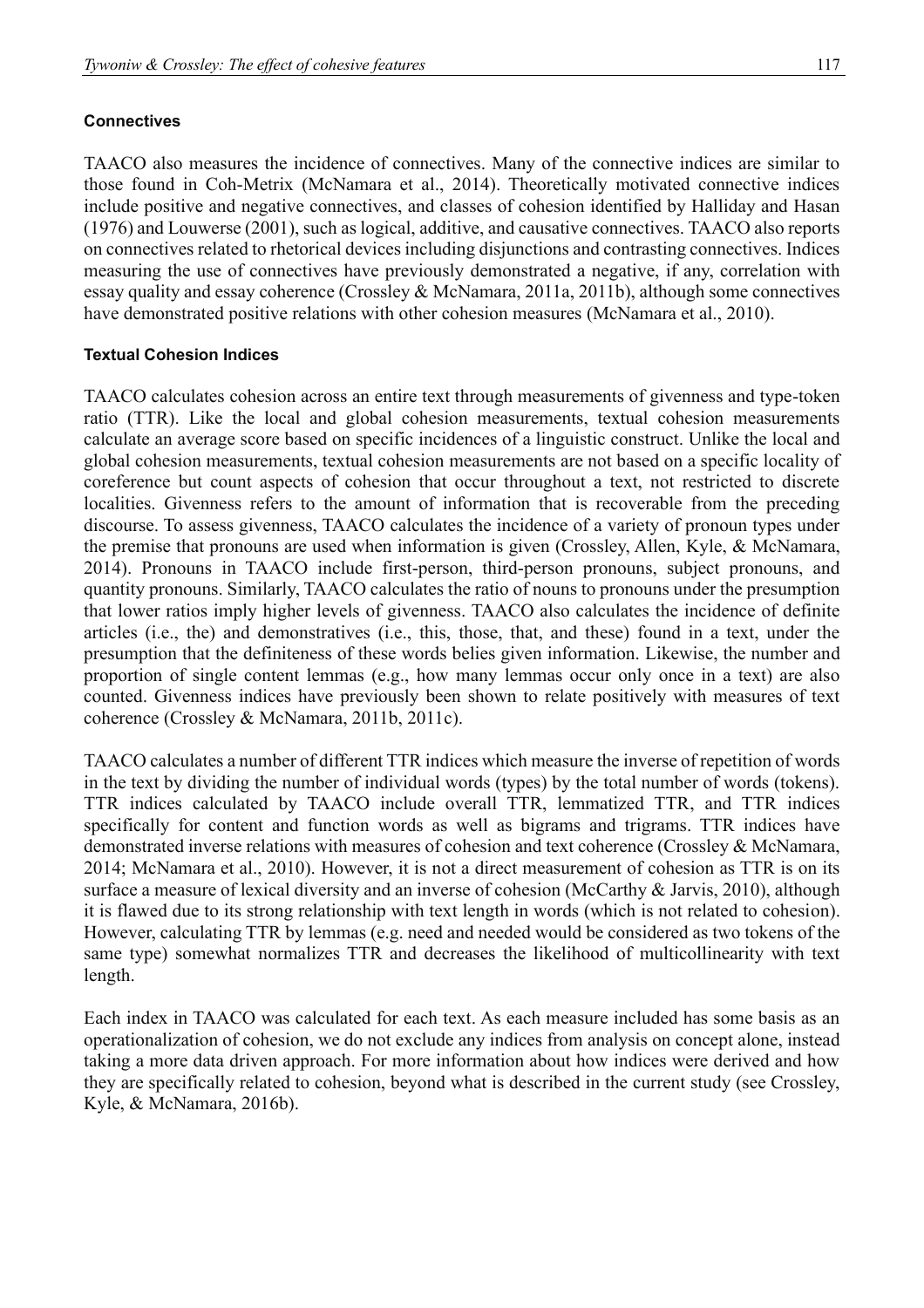### **Statistical Analysis**

Prior to any analysis, the corpus was organized by task and prompt so that a training set and test set which accounted for the repeated measures nature of the data along with prompt differences could be created. The first test administration's integrated essays ( $n = 240$ ) and the second test administration's independent essays  $(n = 240)$  were used in the training in order ensure independence of the data (i.e., avoid repeated sampling) as well as develop models based on separate prompts. The model built from the first split of the essays was then applied to the second split (the remaining 240 independent and 240 integrated essays) which acted as a test set.

In order to determine the relationship between cohesion features and L2 independent and integrated writing tasks, a number of statistical analyses were conducted. We first conducted a Multivariate Analysis of Variance (MANOVA) and post-hoc pair-wise tests to identify which cohesive features were significantly different between test tasks in the training set. This was followed by a Discriminant Function Analysis (DFA) to identify features that classified writing tasks in order to better understand the predictive power of cohesive indices. This analysis was followed by a linear regression model to examine if cohesion devices which could predict test task in the DFA were also predictive of human judgments of essay quality.

Cohesion features used in this analysis were first assessed to ensure they were not strongly correlated with number of words in a text  $(r > .7)$  because the number of words alone is a strong indicator of differences in writing tasks as well strong predictors of human judgments (Crossley & McNamara, 2012). Text length varied widely in the TOEFL corpus, so if an index was strongly correlated with text length, it was not included in the analysis. Eliminating features strongly correlated with text length allows us to examine the effect of cohesive features beyond text length without needing to trim the data around an arbitrary text length.

Cohesion features were also examined for normality of distribution and for multicollinearity with each other (r > .900). If two or more features were multicollinear, all but one was removed. After checking for these criteria, a multivariate analysis of variance (MANOVA) was conducted to indicate which features were significantly different between the independent and integrated writing samples in the training set. To account for multiple comparisons, only those indices which demonstrated a significant difference between independent and integrated writing with  $p < .001$  were included. Setting such a low threshold for critical values can offset the chance that significance was found merely due to repeated pair-wise comparison in the post-hoc analyses. The independent variable in this analysis was writing task, and the dependent variables were cohesive features. Measurements from the training set indices which were significant in the MANOVA were then entered into a DFA model. The DFA was carried out using R (R Core Team, 2007). DFA allows group classification based on a number of predictors (i.e., membership as either an independent or integrated essay). In DFA modelling, if variables demonstrated suppression effect, the variable was removed from consideration to ensure that the final model reflected the initial statistical trends (Jarvis, 2011; Kyle & Crossley, 2016). Suppression effects occur when an independent variable, which in isolation is associated with a dependent variable, appears in multivariate modeling with a coefficient inverse to its expected direction of association as an optimal model is constructed.

In order to analyze the connection between cohesive features and human judgments of L2 writing quality, linear regression models were next developed using R. We developed two regression models for each test task using variables found to be predictive of task type in the DFA model described above. The first examined links between cohesion features and independent essay quality. The second examined links between cohesion features and integrated essay quality. The same training and test set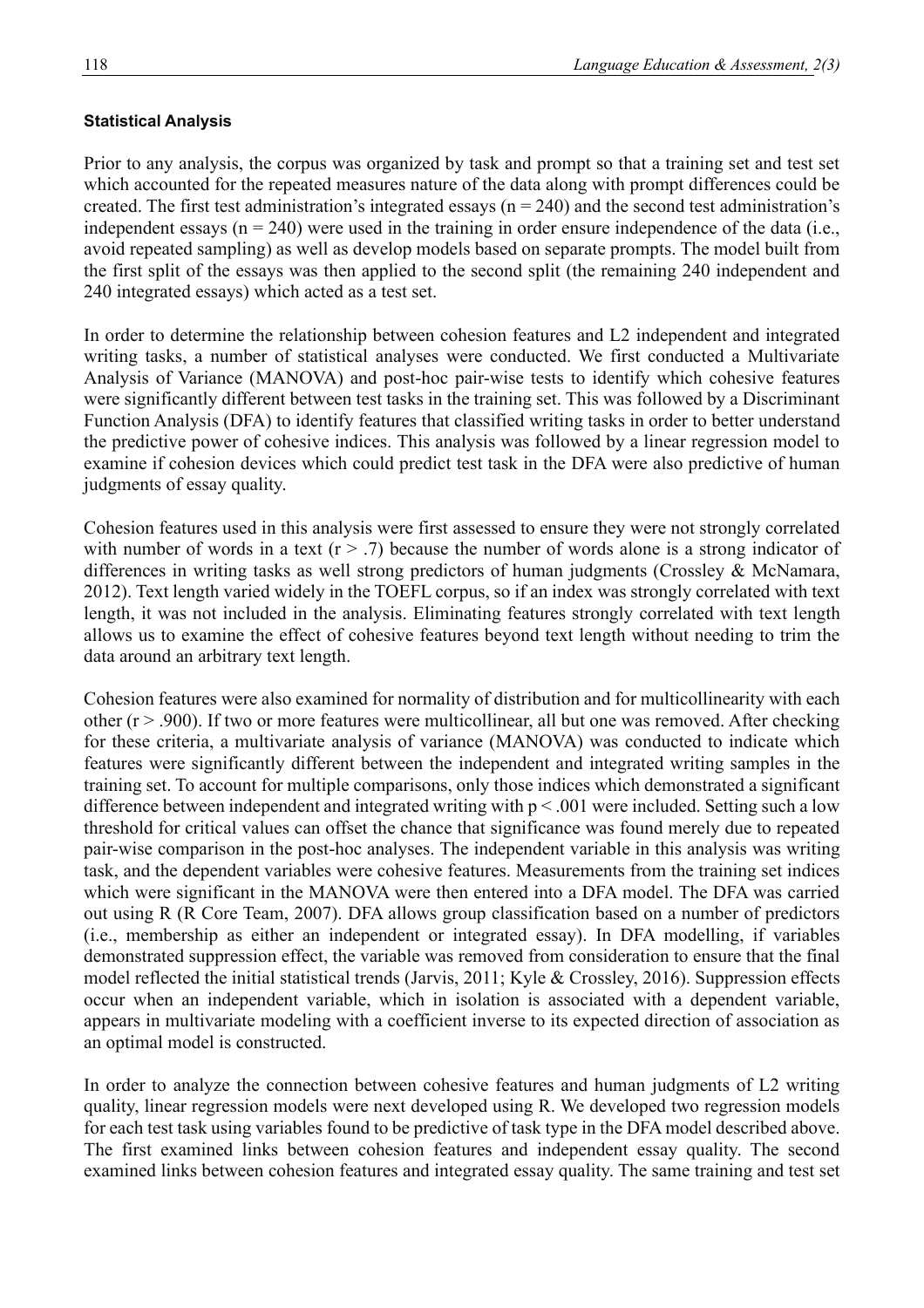split was maintained for the linear regressions but separated by task for these analyses. In both models, we controlled for suppression effects, and only indices which had a significant ( $p < .001$ ) and meaningful  $(r > 1)$  partial correlation with score in the respective task were included in the analysis.

#### **Results**

#### **Results from Test Task MANOVA**

After checking for multicollinearity, normality, and correlation with text length within the training set, 29 indices were included in the MANOVA model. Of these, 24 variables demonstrated significant differences between writing tasks with  $p < .001$ , a level set to control for multiple comparisons. Descriptive statistics for these 24 indices are given in Appendix A. These variables indicated that integrated and independent writing are significantly different across levels of cohesion: local cohesion variables (e.g., lemma overlap across two or three adjacent sentences), use of connectives, subordinators and determiners, global cohesion variables (e.g., overlap of personal pronouns across two or three adjacent paragraphs), and textual cohesion (e.g., span of coreference chains, relevance of sentences and paragraphs to the overall text). Specifically, integrated writing tasks contained more lexical overlap on the local level and generally had more repeated nouns and pronouns. Integrated writing was marked by more use of determiners (e.g., "the" and "that"), subordinators (e.g., "although" and "as"), and negative logical connectors (e.g., "however"). Independent writing tasks contained more global cohesive features, such as lexical overlap across adjacent paragraphs (especially of verbs and function words), and textual cohesive features (such as length of coreference chains and average relevance of sentences and paragraphs to the overall topic). Independent writing was marked by use of specific cohesive connectors of addition (e.g., "also" and "additionally") and logical connection (e.g., "therefore"). MANOVA results are presented in Appendix B.

#### **Discriminant Function Analysis of Task Type**

#### *Training Set*

The 24 indices determined to be significantly different between the two text types at the  $p < .005$  level (indicated in Appendix B) were entered into a Discriminant Function Analysis (DFA) classification model, which can provide evidence that these indices discriminate between the two task types. The DFA was validated using Ten-fold cross-validation, whereby a model using the selected indices is constructed based on 90% of our observations (i.e., texts) and compared to the remaining 10% to predict task type using the most predictive indices. This process is repeated ten times, each time with a different 10% left out for comparison. Six cohesion indices were ultimately retained in the model as significant predictors of task type in the training set. The six significant predictors are listed in order of predictive power in Table 2. The results show that the DFA using the six predictive indices correctly classified 450 of the 480 texts as either integrated or independent,  $\chi$ 2 (1, 480) = 367.5, p < .001 with 93.6% accuracy, compared to the baseline chance of 50.0%. The reported Kappa of .873, indicating very strong agreement between the actual test task and the predicted task classification. The confusion matrix for the DFA training set is shown in Table 3. The results indicate that, in the TOEFL iBT, independent writing is marked by greater use of repeated pronouns, use of logical connectives, and overlap of function words across paragraphs, while integrated writing is associated with greater use of determiners, content word overlap across three adjacent sentences, and a higher type-token ratio

#### *Test Set*

The DFA model from the training set was also applied, again using ten-fold cross-validation, to the test set. The results in the test set were similar to the training set results, and the model correctly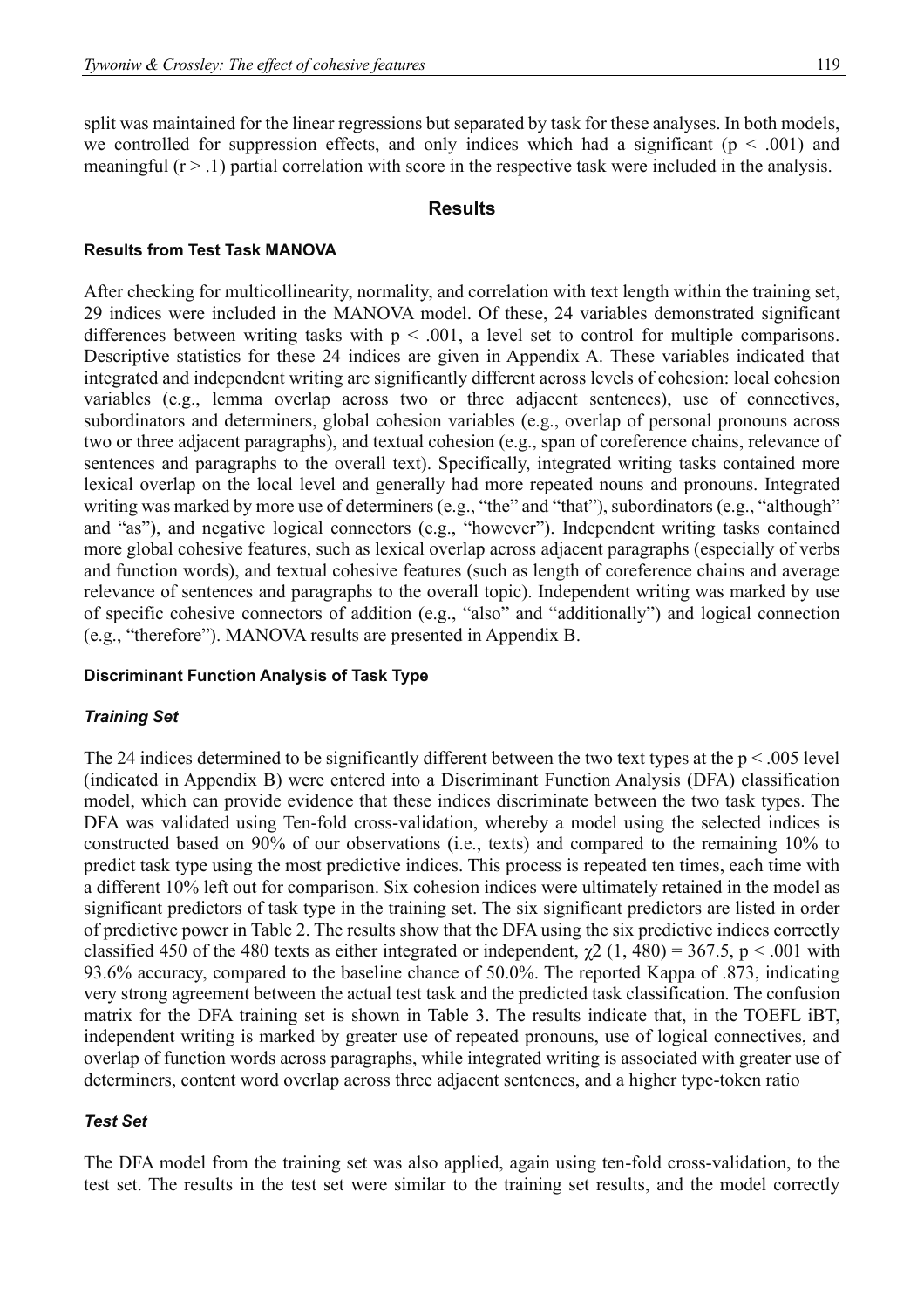classified essays as being independent or integrated in 92.3% of cases in the test set, which was significantly higher than the baseline accuracy of 50.00%,  $\chi$ 2 (1, 480) = 343.70, p < .001). The reported Kappa = .846 indicates strong agreement between actual and predicted test task. The confusion matrix for the DFA test set is also shown in Table 3.

**Table 2** *Discriminant Function Analysis predictors generated in the training set and used in the test set*

| Loading | <b>Index</b>                                                                | Text type<br>association | Level of<br>cohesion |
|---------|-----------------------------------------------------------------------------|--------------------------|----------------------|
|         | Number of determiners                                                       | Integrated               | Text                 |
|         | Repeated use of pronouns throughout the text                                | Independent              | Text                 |
|         | Function word lemma overlap across 3<br>adiacent<br>paragraphs per sentence | Independent              | Global               |
| 4       | Lemma Type-token ratio                                                      | Integrated               | Text                 |
| 5       | Content word overlap across three adjacent sentences                        | Integrated               | Local                |
|         | Number of logical connectives                                               | Independent              | Local                |

**Table 3** *Confusion Matrix of task type predictions*

| <b>Prediction</b> |             | <b>Membership</b>         |     |  |  |  |  |
|-------------------|-------------|---------------------------|-----|--|--|--|--|
|                   |             | Integrated<br>Independent |     |  |  |  |  |
| <b>Training</b>   |             |                           |     |  |  |  |  |
|                   | Integrated  | 225                       | 15  |  |  |  |  |
|                   | Independent | 15                        | 225 |  |  |  |  |
| Test              |             |                           |     |  |  |  |  |
|                   | Integrated  | 225                       | 22  |  |  |  |  |
|                   | Independent | 15                        | 218 |  |  |  |  |
|                   |             |                           |     |  |  |  |  |

#### **Correlations Training Set: Integrated Writing**

Partial correlations (correlations between a predictor and dependent variable controlling for other predictors) were conducted between the six cohesion indices which showed predictive power in the DFA model and the human ratings of writing quality for the 240 integrated essays selected for the training set. Two indices demonstrated significant correlation with at least a small effect size (*p* < .01,  $r > 0.10$  or  $r \le -10$ ) with the human ratings and had a moderate effect size. See Table 4 for a list of variables with significant correlations.

**Table 4** *Selected indices for regression analysis of the integrated essays: Training set.*

| Index                                                                        | Category           | partial r | p      |
|------------------------------------------------------------------------------|--------------------|-----------|--------|
| Function word lemma overlap across three adjacent paragraphs<br>per sentence | Global<br>Cohesion | 0.250     | < 0.01 |
| Lemma type-token ratio                                                       | Text<br>Cohesion   | $-0.210$  | < 0.01 |

#### **Integrated Writing Regression Analysis**

A stepwise regression analysis to predict human ratings of essay quality using the cohesion indices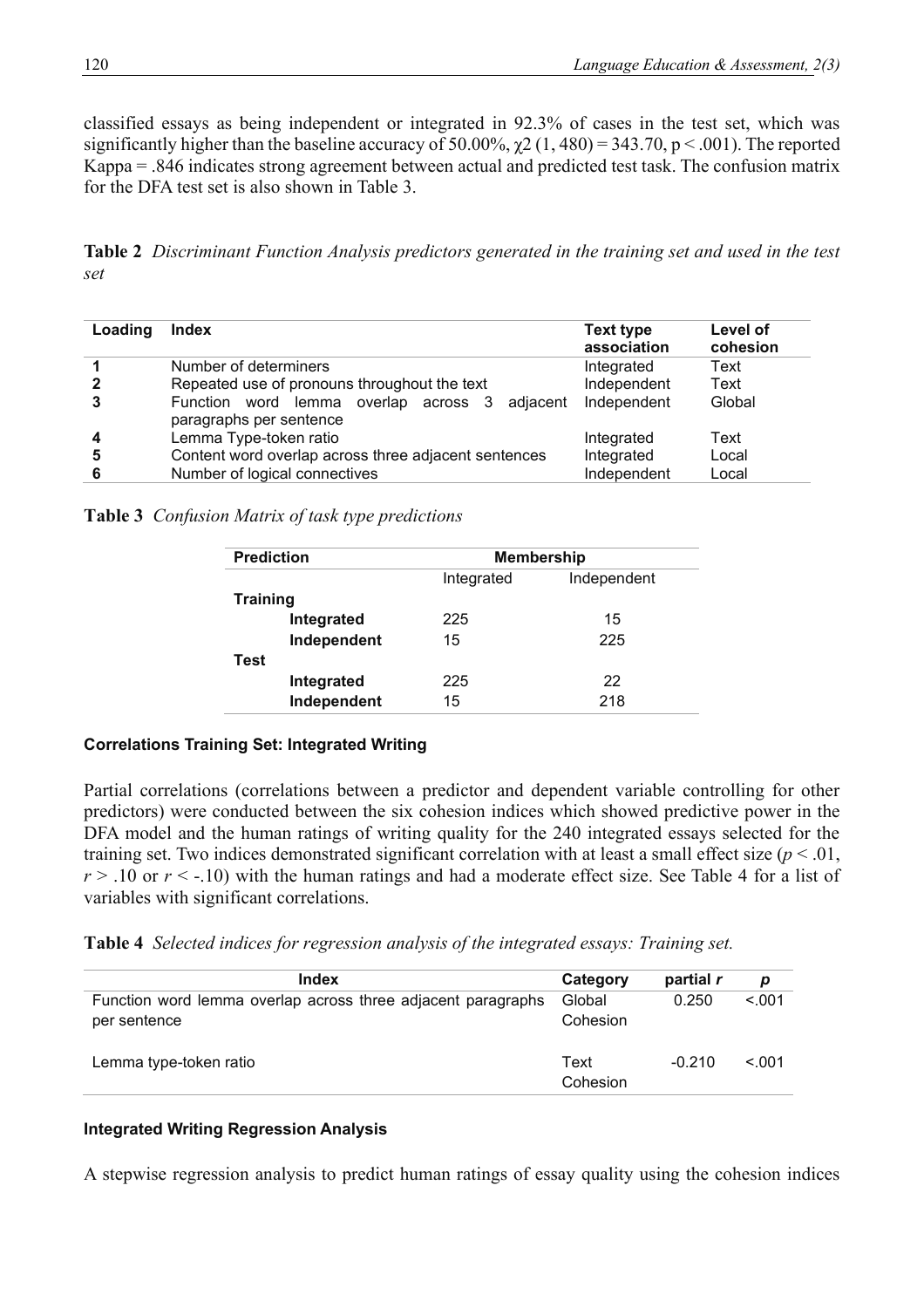found in the DFA models yielded a significant model,  $F(2, 237) = 23.550, p < .001, r = .399, r^2 = .159$ . Two indices were included as significant predictors of the human ratings: *Type-token ratio by lemma*  and *Function word overlap across three adjacent paragraphs*. *Type-token ratio by lemma* is negatively correlated with the scores, and *Function word overlap across three adjacent paragraphs* is positively correlated with the scores, indicating that essays with lower lemma type-token ratio and more global overlap of function words received higher scores. See Table 5 for the model built from the training set.

**Table 5** *Regression analysis findings to predict the integrated essay scores: Training set.*

| Entry   | Index                                                                                                            | $r^2$ | B | в                                | S.E.  |
|---------|------------------------------------------------------------------------------------------------------------------|-------|---|----------------------------------|-------|
| Entry 1 | Function word lemma overlap across three 0.359 0.129 0.110 0.274<br>adjacent paragraphs per sentence             |       |   |                                  | 0.027 |
|         | <b>Entry 2</b> Lemma type-token ratio                                                                            |       |   | $0.399$ $0.159$ $-4.11$ $-0.203$ | 1.344 |
|         | Notes: B = unstandardized $\beta$ ; B = standardized $\beta$ ; S.E. = standard error. Estimated constant term is |       |   |                                  |       |
| 2.282.  |                                                                                                                  |       |   |                                  |       |

We used the model reported in the training set to predict the human scores in the test set. To determine the predictive power of the two indices retained in the regression model, we computed an estimated score for each integrated essay in the test set using the B weights and the constant from the training set regression analysis. This computation gave us a score estimate for the essays in the test set. A Pearson's correlation was then conducted between the estimated score and the actual score assigned on each of the integrated essays in the test set. This correlation together with its  $r^2$  was then calculated to determine the predictive accuracy of the training set regression model on the independent data set. The regression model, when applied to the test set, reported  $r = 0.290$ ,  $r^2 = 0.084$ . The results from the test set model demonstrated that the combination of the two predictors accounted for 8.4% of the variance in the assigned scores of the 240 integrated essays in the test set, providing some confidence for the generalizability of our model for integrated essays using indices from the text classification DFA.

# **Correlations Training Set: Independent Writing**

Partial correlations were conducted between the six cohesion indices which showed predictive power in the DFA model and the human ratings of writing quality for the 240 independent essays selected for the training set. Four indices demonstrated significant correlation with at least a small effect size (*p* < .01,  $r > 0.10$  or  $r < -0.10$  with the human ratings, with only one having a moderate effect size. See Table 6 for a list of variables with significant correlations.

|  |  |  |  |  |  |  | Table 6 Selected indices for regression analysis of the independent essays: Training set |  |  |
|--|--|--|--|--|--|--|------------------------------------------------------------------------------------------|--|--|
|--|--|--|--|--|--|--|------------------------------------------------------------------------------------------|--|--|

| <b>Index</b>                                      | Category               | partial r | p      |
|---------------------------------------------------|------------------------|-----------|--------|
| Function word lemma overlap across three adjacent | <b>Global Cohesion</b> | 0.298     | < 0.01 |
| paragraphs per sentence                           |                        |           |        |
| Lemma type-token ratio                            | <b>Text Cohesion</b>   | $-0.166$  | < 0.01 |
| Use of determiners throughout the text            | <b>Text Cohesion</b>   | 0.153     | < 0.01 |
| Use of logical connectives throughout the text    | Local Cohesion         | $-0.204$  | < 0.01 |

# **Independent Writing Regression Analysis**

A stepwise regression analysis using as independent variables the four indices which were significant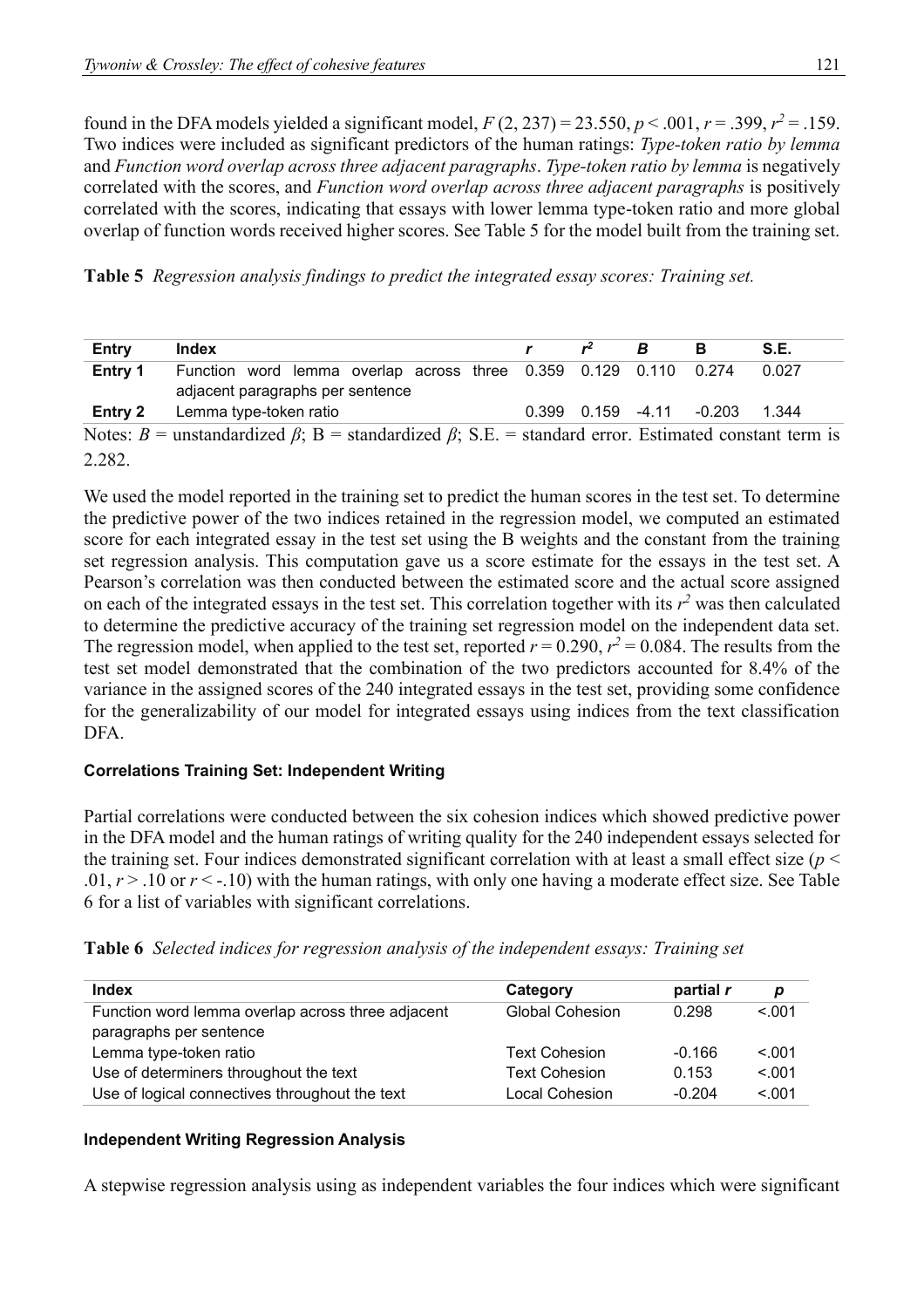predictors of text type to predict human ratings of writing quality in independent essays yielded a significant model,  $F(4, 235) = 17.300$ ,  $p < .001$   $r = .463$ ,  $r^2 = .214$ . All four indices were included as significant predictors of the human ratings, including the two appearing in the integrated essay model: Function word overlap across three adjacent paragraphs, use of logical connectives, use of *determiners*, and *lemma type-token ratio*. As with integrated writing, *function word overlap across three adjacent paragraphs* is positively correlated with human ratings, and *lemma type-token ratio* is negatively correlated. In this model, *use of determiners* is positively correlated with human ratings, and *use of logical connectives* is negatively correlated. This indicates that human ratings are predicted by higher use of determiners and lower use of logical connectives, in addition to having high global overlap of function words and low lemma type-token ratio. The model demonstrated that the three indices explained 21.4% of the variance in the human ratings of essay quality in independent writing. See Table 7 for additional information.

|  |  |  |  |  |  | Table 7 Regression analysis findings to predict independent essay scores: Training set. |  |
|--|--|--|--|--|--|-----------------------------------------------------------------------------------------|--|
|--|--|--|--|--|--|-----------------------------------------------------------------------------------------|--|

| Entry   | <b>Index</b>                                                                                                        |       | r <sup>2</sup> | В         | в        | S.E.  |
|---------|---------------------------------------------------------------------------------------------------------------------|-------|----------------|-----------|----------|-------|
| Entry 1 | Function word lemma overlap across three<br>adjacent paragraphs per sentence                                        | 0.396 | 0.157          | 0.063     | 0.310    | 0.013 |
| Entry 2 | Use of Logical Connectives throughout the text                                                                      | 0.424 | 0.180          | $-10.793$ | $-0.198$ | 3.378 |
| Entry 3 | Use of determiners throughout the text                                                                              | 0.446 | 0.199          | 4.600     | 0.140    | 1.943 |
| Entry 4 | Lemma type-token ratio                                                                                              | 0.463 | $0.214 - 2.32$ |           | $-0.175$ | 0.901 |
|         | Notes: $r^2$ = adjusted r squared; $B$ = unstandardized $\beta$ ; B = standardized $\beta$ ; S.E. = standard error. |       |                |           |          |       |

Estimated constant term is 3.890.

We used the model reported in the training set to predict the human scores in the test set in the same fashion as with the integrated essays. The regression model, when applied to the test set, reported  $r =$ 0.410,  $r^2 = 0.168$ . The results from the test set model demonstrated that the combination of the four predictors accounted for 16.8% of the variance in the assigned scores of the 240 integrated essays in the test set, providing confidence in the generalizability of our model for independent essay using indices from the text classification DFA.

# **Discussion**

In this study, features of cohesion in a learner writing corpus derived from a standardized assessment were used to classify learner texts according to writing task and to predict writing quality using NLP tools and statistical modeling. Results indicate that an accurate model for predicting writing assessment task type can be constructed using a number of linguistic features. Additionally, a subset of these features were important predictors of human judgments of writing quality, explaining a significant portion of the variance in both L2 source-based and independent writing. This reflects the notion that while cohesive features may vary by text type, they are an important element of L2 writing quality.

In showing that the tasks in the TOEFL (i.e., integrated writing and independent writing) can be automatically classified using a Discriminant Function Analysis based on cohesion indices with 92.3% precision, this study finds support for the long-held assertions that surface features vary significantly between text types (Biber, 1988) and that cohesive features vary by text type (Halliday & Hasan, 1976). These differences between integrated and independent writing parallel the distinction which Biber (1988) found between informational and interactive texts and highlight the interference we may see from the topics. The integrated tasks were both on scientific topics and are framed in a way that push the writers to take a more informational stance, where the independent tasks were both on more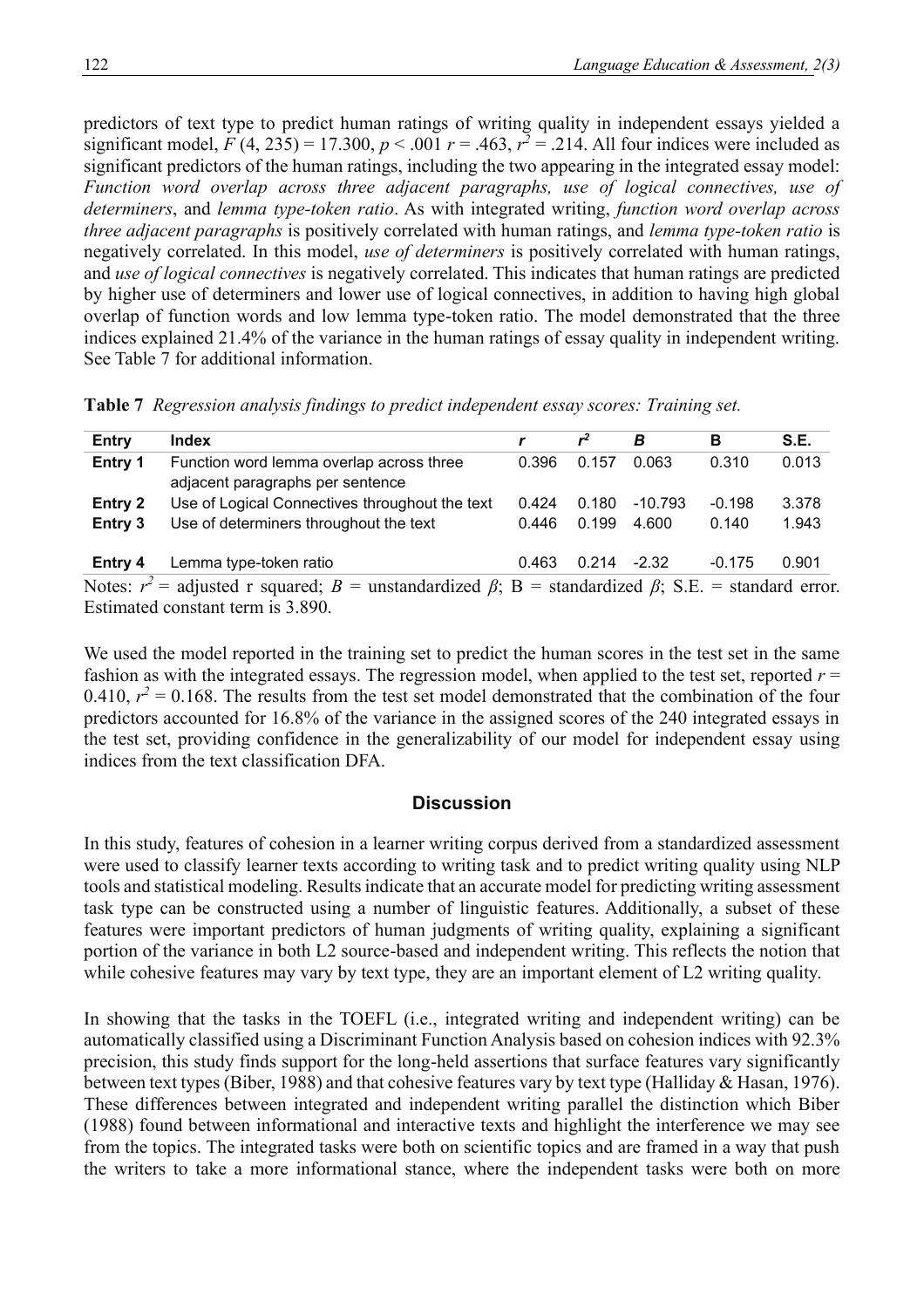personal matters and may have led to a more interactional stance. This overlap between the writing task genres in the TOEFL and the established informational/interactive dimension in many register analyses is worth further investigation.

Specifically, independent writing was found to have more repeated use of pronouns throughout a text and more use of logical connectives. The purpose of independent writing (i.e., persuasive writing) may lead writers to produce a great number of logical connectives to independently frame their arguments. Additionally, as the writers have less linguistic resources given by the task prompt, writing is more centered around a core topic, leading to the use of more pronouns. These features are highlighted in examples (1) and (2), with logical connectives in bold and pronoun use in italics.

- (1) **Therefore**, working together with other partners on a project, **for instance**, is vital to *its* successful completion.
- (2) My parents, **for instance**, cannot work with computer. **However**, *they* gradually begin to need *this* at *their* working place **and** *they* rely on me to teach *them*. **On the other hand**, there were no computers and such complicated technologies in the past.

Independent essays were also found to contain more function word overlap across paragraphs than in integrated writing, again due in part to the independent writing task giving writers fewer linguistic resources to work from. This aspect is harder to exemplify as it includes many different surface features and spans, oftentimes, the length of a text. It is firstly dependent on a writer's ability to organize their text by paragraph and competence in using function word categories. More related to cohesion and discourse orientation, function word overlap between paragraphs shows, to some extent, a common structuring of paragraphs within a text, as the function word categories provide framing for discourse. Thus, for independent writing, if one paragraph involves introducing a main idea, providing a detail, and then linking to a counterpoint with however, a subsequent paragraph may likely follow the same discursive signposting.

In relation to integrated writing, this study finds that integrated writing on the TOEFL involves more local cohesion in the form of content word overlap across any three adjacent sentences and greater use of determiners as exemplified in examples (3) and (4). Determiners are marked in bold, and content word overlap is marked with italics.

- (3) In **the** lecture *points* were raised that explained **the** limitations of **the three** theories in **the** reading passage. **The** *points* mentioned are…
- (4) Firstly, *birds migrate* even when the *sun* and *stars* are not visible. As result **the** theory of celestial navigation is completely not *true*; it is partially *true*. It is *true* that *birds* use **the** *sun* and *stars* to *migrate*…

Integrated writing on the TOEFL includes a source to which writers must respond so there is increased lexical resources to draw upon and a narrower focus in topic which can explain the lexical overlap of content words. The fact that the integrated writing is a response also helps explain why there is more determiner use, as much of the content in the texts is marked for givenness. The linguistic resources of the integrated writing source provide writers a set of cues for what words are rich in topic relevance, providing motivation for the repetition of content words and the greater use of determiners (which indicate given information).

Although it may seem contrary to the above examples, TTR is also higher for integrated writing, likely stemming from what integrated writing lacks compared to independent writing: pronoun repetition and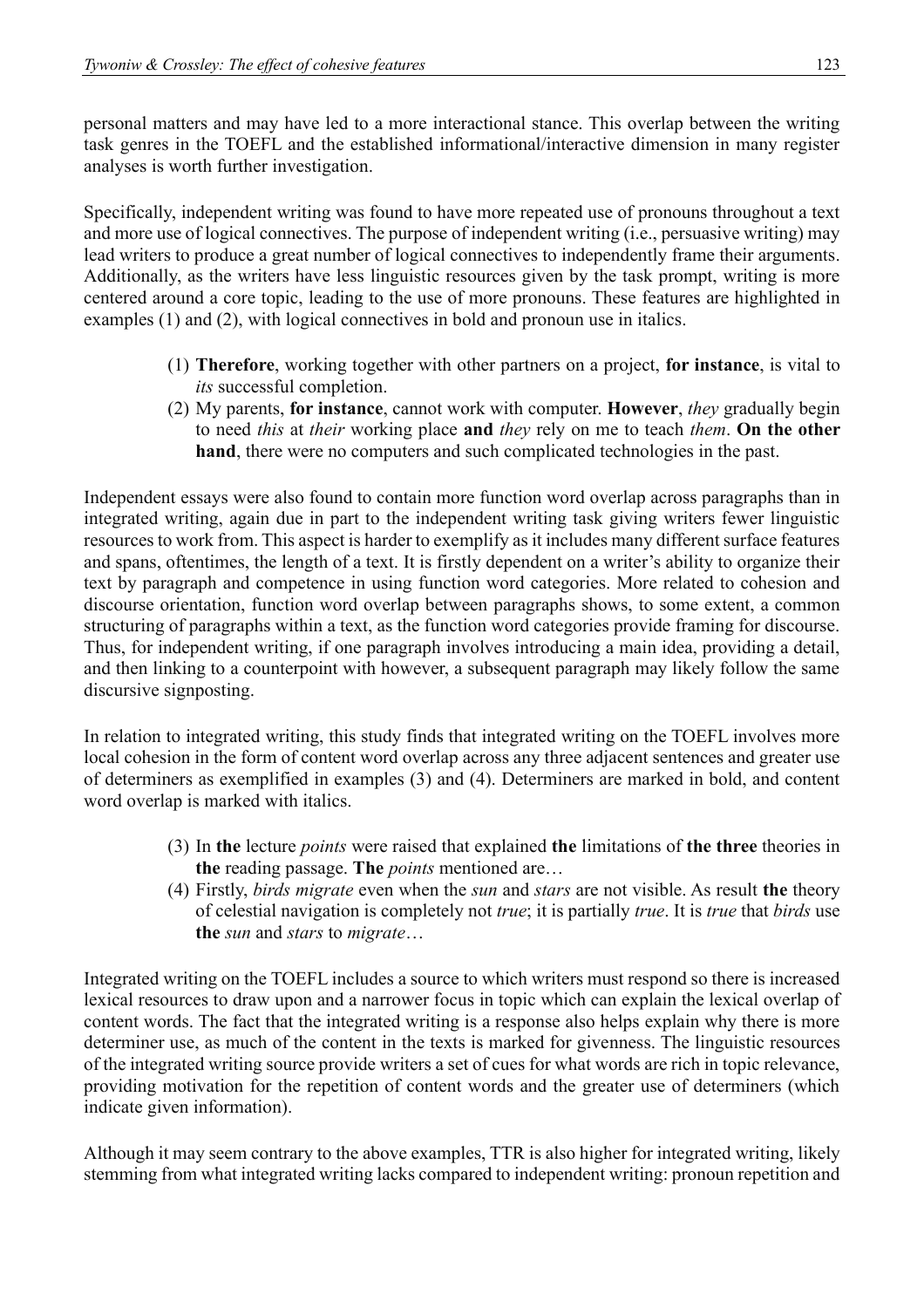function word overlap. Writers writing from a source have access to the linguistic resources of a text as well as their own pre-existing linguistic resources, which may lead to the higher type-token ratio we find in integrated writing. As there are less repetitions of function word types, and again more linguistic resources to draw upon in the source text, TTR raises significantly for integrated texts.

When the DFA was unable to correctly classify a text as either integrated or independent, there were technical reasons for the mismatch in some cases. Independent texts were associated with function word overlap across multiple paragraphs. An independent text that did not have clearly marked paragraphs would be more likely to be classified as Integrated as the overlap score would be registered as zero (0). Additionally, as Integrated texts were associated with higher use of determiners, repeated errors with irregular determiner use (e.g., using "sun" instead of "the sun") made it more likely an Integrated text would be classified as an Independent text.

Regarding cohesion and writing quality, the models for predicting writing quality were significant, but not as accurate as the task classification model. This is expected, because cohesion is only one component of the quality in L2 writing. In the absence of other linguistic features (e.g., lexical sophistication, syntactic complexity), the results in this study show cohesion indices account for a reasonable amount variance in L2 writing quality. However, in addition to the similarity of explained score variance in models for both tasks, the cohesion features that explained variance were similar in each model, indicating that the aspects of cohesion used in human judgments of writing quality are not different between assessment tasks.

For independent writing, the model predicted 17% of the variance and included four predictors. Two of these were strongly associated with independent writing in the DFA (function word overlap between paragraphs and logical connectives), but two indices were more strongly associated with integrated writing (type-token ratio and use of determiners). Additionally, while the incidence of logical connectives was a positive predictor of independent writing in the DFA, it was negatively correlated with the quality in the independent set. Conversely, the use of determiners was positively associated with integrated writing in the DFA but was positively correlated with independent writing score. For TOEFL integrated writing, function word overlap across paragraphs and type-token ratio were the only cohesion indices predictive of score, but only type-token ratio was associated positively with integrated writing in the DFA. In sum, a linguistic feature associated with a particular type of writing is not necessarily seen as positive for that type of writing.

The distinction between what L2 writers actually do in each task (as shown in the DFA) and what is predictive or not predictive of the quality (as shown in the regression models) has precedent in L2 writing literature. For instance, coherence is not bound to the explicit use of cohesive devices (Carrell, 1982; Crewe, 1990; Plakans & Gebril, 2017; Williams, 2012) and with high knowledge readers such as expert raters, the use of explicit cohesive devices may lead to a less coherent text (McNamara et al., 1996, O'Reilly & McNamara, 2007). Such findings have been reported in previous L2 studies (Crossley, Kyle & McNamara, 2016a, Guo et al., 2013).

L2 writers may produce a greater number of logical connectives because they believe that the use of logical connectors makes their writing more sophisticated, especially in non-communicative, highstakes formats (Williams, 2012). L2 writers receive explicit and precise instruction on connective use, possibly leading to overuse (Crewe, 1990). Increased used of connectives in independent writing may be task related as well because writers depend on them as road-mapping devices to construct meaningful arguments (Spivey, 1990; Yang, 2014). Beyond logical connectives, the incidence of determiners was strongly related to integrated writing but was a strong predictor of writing quality for independent writing. Determiners, such as articles, are difficult for L2 learners to master (Master,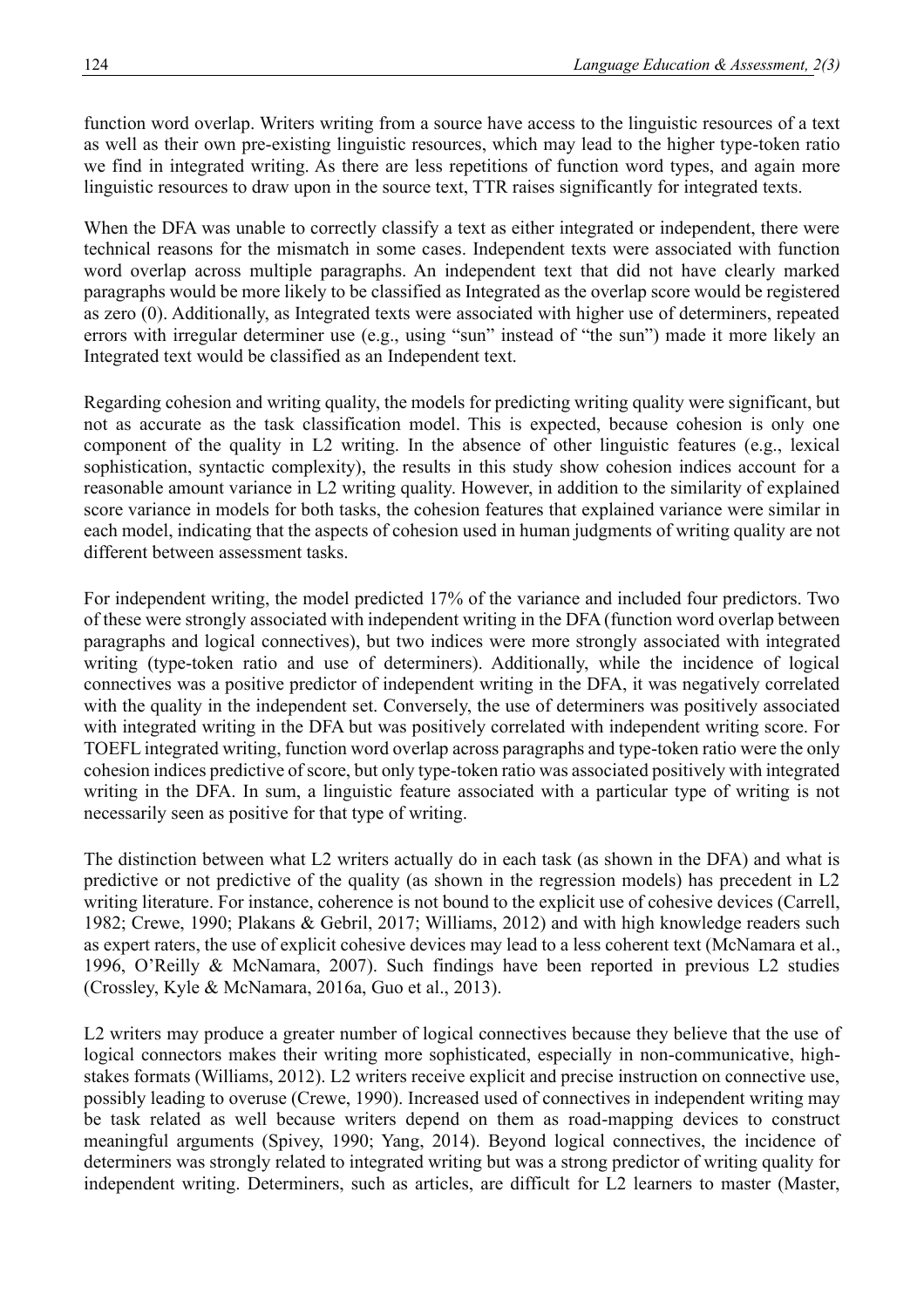2002), and unlike integrated writing where the source may provide guidance for the use of determiners, independent essays likely better demonstrate a writer's mastery of difficult linguistic features. Thus, writers in the independent task that produced fewer determiners may have been viewed by expert raters as less proficient.

In looking at the features which were predictive of the quality for both tasks, we find that type-token ratio was included in both models. This affirms results in previous studies which have reported typetoken ratio as an important predictor of writing quality (Guo et al., 2013; McNamara et al, 2010). Function word overlap across adjacent paragraphs was also a significant predictor in both models. This stands to reason since use of function words, such as prepositions and determiners, are difficult to master for L2 English learners (Crossley, Kyle, & McNamara, 2016a; De Felice & Pulman, 2008) and can be seen as a general feature of more sophisticated writing. Additionally, global cohesion as reported by paragraph overlap measures have also been associated with greater writing quality (Crossley, Kyle, & McNamara, 2016b; Guo et al., 2013). Specific to function words, overlap across paragraphs may be indicative of a coherent structure and organization across paragraphs. Examples (5) and (6) provide brief excerpts from a single lower-scoring independent writing.

- (5) If we don't have any memoriziable [sic] memories what is for living? If you don't have anyting [sic] to tell others that you loved sharing it with others. Just for living another's words to take a breath? Is that it ? No , that is not that.
- (6) I mean we are busy. We are always in a rush , always have a lot things going on with us , and we can managed almost whatever we want.

These excerpts are from the same text but different paragraphs. The author attempts a parallel structure sentence by sentence, but there is very little overlap between paragraphs in how these pieces of discourse are hung together.

Conversely, in (7) and (8) below, we see two excerpts from different paragraphs within one highly rated integrated writing sample. Function word overlaps between the excerpts from paragraphs are bolded, and repetitions in general are italicized. In addition to repeated use of function words throughout both parts of the text, there are many repetitions of words in general, indicative of this text's overall low type token ratio.

- (7) *this theory* means *that* if a *bird* losts in a *place that* unfamiliar with them *they* couldn't go back or find a way out from *that place*. it's *because they don't have* any memory *about that place*, *they haven't* been there.
- (8) … *this theory doesn't* explain all the things *needed* by *birds* to navigate. *because* when *birds* fly, *they do not need* only directions, *they* also *need* information *about* how far…

Here, we can see how the author is commenting on different subtopics in their integrated essay but maintain a similar approach to sequencing ideas. They expand on a point with a phrase like "this theory means" or "this theory doesn't explain" and connect ideas logically in both paragraphs using "because." Seeing the use of repeated function words in this way in highly rated texts provides some explanation for why function word lemma overlap across paragraphs and low lemma type-token ratio predicted higher scoring texts.

The mismatch between the features that distinguish tasks and how those features predict essay quality is not, in itself, problematic. Rather, the results show that judgements of writing quality are predicated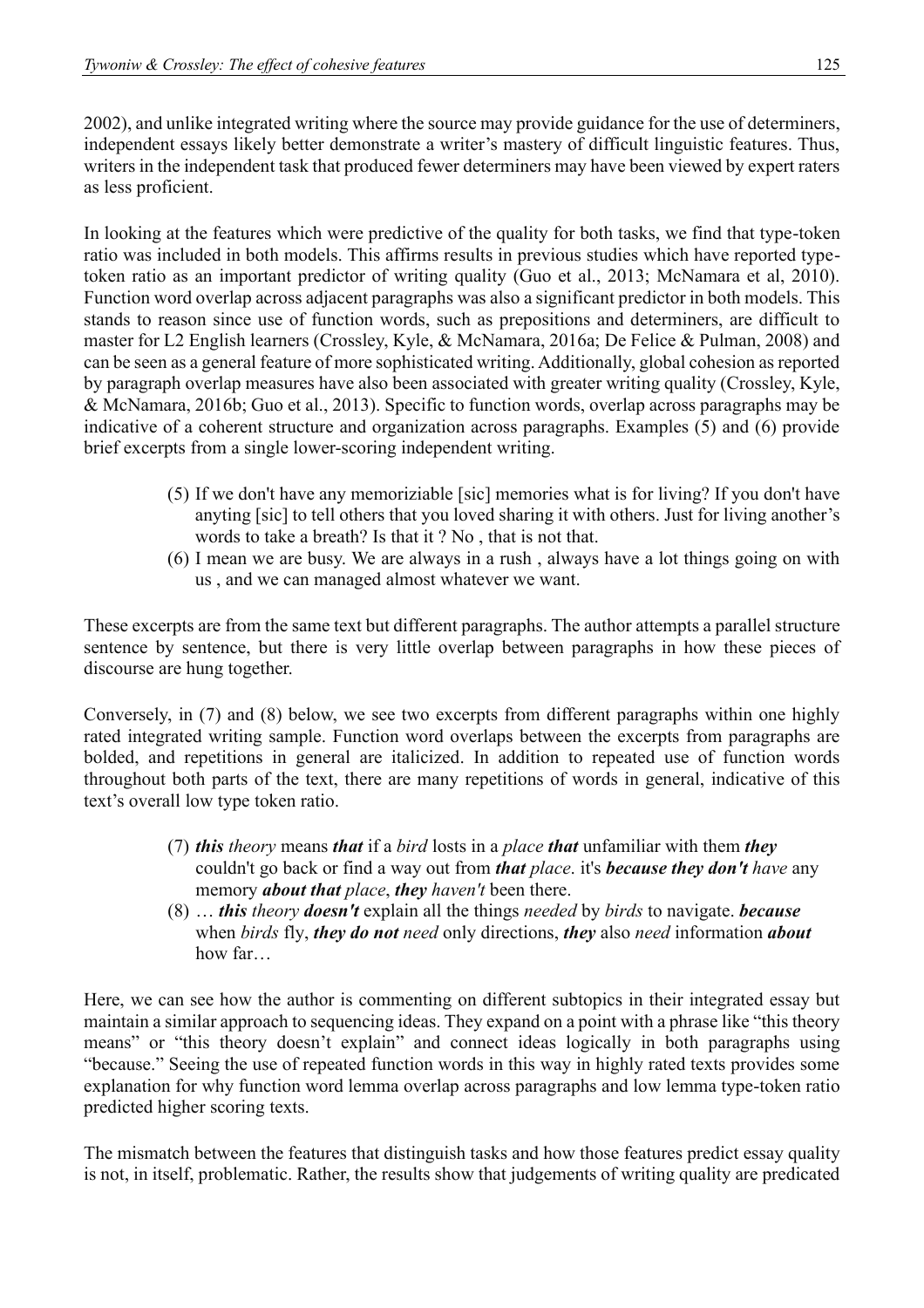on similar features of cohesion across tasks. However, the tasks themselves seem to lead to the production of different types of cohesion feature. This difference warrants the use of multiple writing tasks to elicit different facets of academic writing in L2 writing assessment and raises the questions of whether the assessment of cohesion requires further definition in terms of the register of writing in standardized assessment rubrics beyond their mention under organization and coherence (as in the TOEFL rubrics). Even in assessments where cohesion is separately assessed with an analytic rubric (as in the IELTS rubrics), cohesion is not operationalized differently for the more integrated descriptive task and the prompted essay task. To capitalize on measuring academic writing using multiple writing tasks, rating tools should be built around the specific register of the writing task with specific attention to the unique features of the register that create a text's texture. Alternatively, it may be the case that source texts need to be tightly controlled to ensure minimal linguistic priming.

# **Conclusion**

#### **Summary of the Findings**

The results of this study show not only the importance of examining a wide and varied set of cohesive features to gain a fine-grained understanding of L2 writing quality, pinpointing exact features relevant to writing score variance but also the importance of understanding how task type can influence the production of cohesion features. The interaction between task types and writing quality has important implications for L2 writing for both the development of standardized tests and the assessment of writing within these tests. The findings also have implications for the automatic assessment of essay quality using cohesion features.

For assessment developers and practitioners, this study highlights the interaction between cohesion and text type. As cohesive features include strategies writers employ for organizing ideas, and test tasks are bound to elicit a specific set of writing strategies, different tasks will likely evoke different sets of cohesive features. For writing assessment, it is important to recognize that different writing tasks may not elicit cohesive strategies that are associated with quality writing.

#### **Limitations**

This study has several limitations. The issue of prompt effects provides a large hurdle for this study. Especially for analysis of integrated writing assessment, where prompts affect a wide range of linguistic resources available to the examinees, prompt will likely confound some the results found regarding prevalence of cohesive features and this was not addressed here. Additionally, the explicit overlap between source texts in integrated writing and the examinees' writing was not analyzed, and this may be a further compounding factor.

The findings from this study highlighted specifically the extent to which cohesive indices which distinguish writing assessment tasks also predict writing quality. As such, the results from this study do cannot put forth a unified description of how cohesive features affect writing quality and the results may not be generalizable for all writing contexts. Related to this, the data-driven nature of the study means indices of cohesion which may be highly predictive of writing quality but did not show initial significant difference in use between writing tasks would not become apparent in this study. Although this study was not able to produce a specific set of features which both typified writing tasks and uniquely predicted individual task scores, the results show the benefit of exploring cohesion through model-building while controlling for task differences. The derived models can help test designers improve writing assessment in the classroom and in standardized testing. The models may also be applied in automatic text classification tasks as well as automatic essay scoring tasks.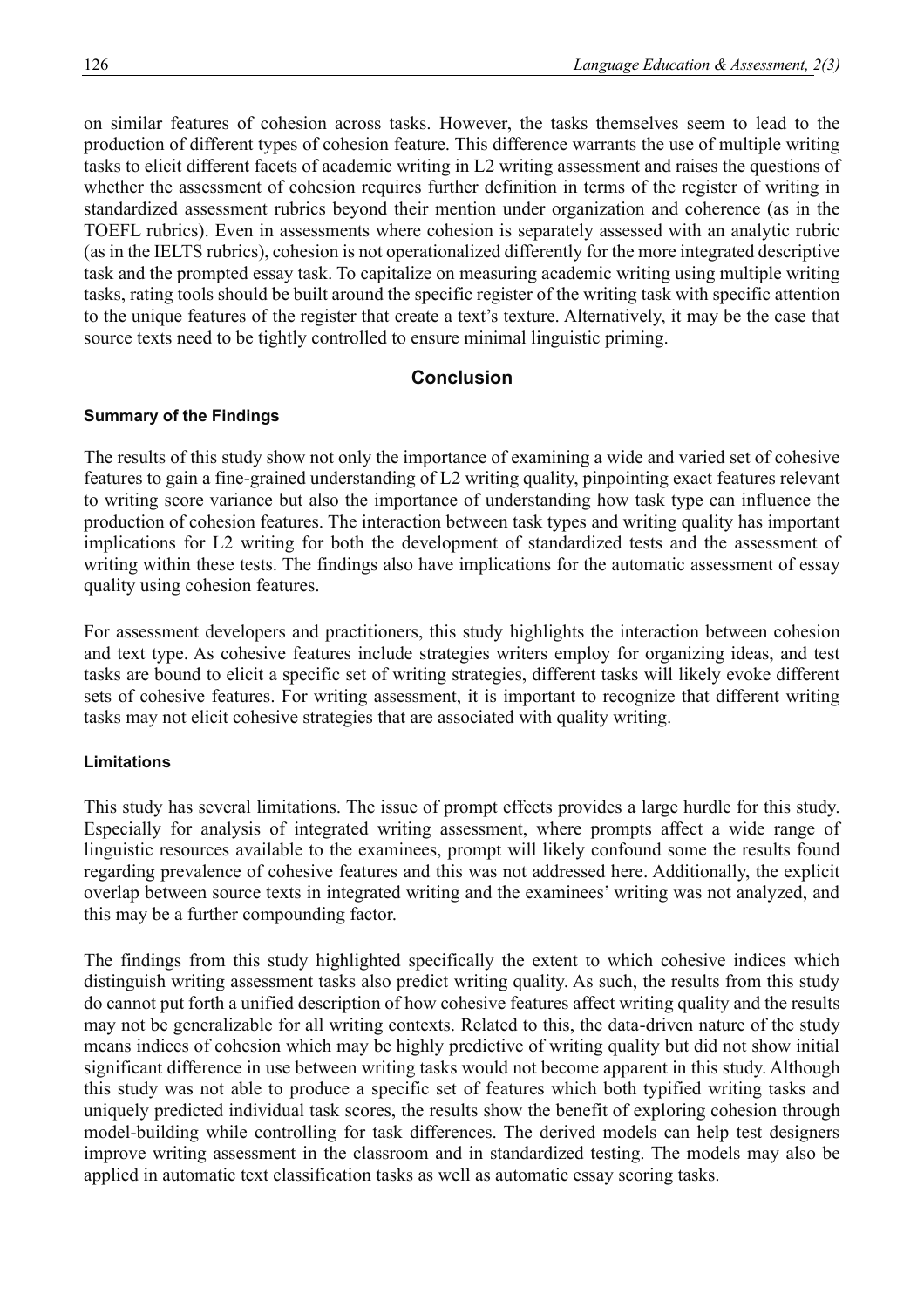#### **Future Directions**

Future studies should consider additional cohesion features such as register-specific features and intertextual cohesion features that measure overlap between documents (e.g., source and texts). Newer lexical diversity indices that control for text length or include features related to richness, disparity, dispersion, and evenness (Jarvis, 2002; 2013; McCarthy et al., 2010) may also provide additional evidence for the role of cohesion features in independent and integrated writing samples. Lastly, while difficult to measure computationally, the accurate use of cohesion features may provide greater details about how they interact in L2 writing. Future research into fine-grained indices of cohesion and L2 writing should expand into a broader range of task types to identify cohesive features which can predict quality for those tasks.

#### **References**

- Biber, D., & Gray, B. (2013). Discourse characteristics of writing and speaking task types on the TOEFL iBT® Test: A lexico‐grammatical analysis. *ETS Research Report Series*, *2013*(1), i-128.
- Bunch, G. C., & Willett, K. (2013). Writing to mean in middle school: Understanding how second language writers negotiate textually-rich content-area instruction. *Journal of Second Language Writing, 22*(2), 141-160.<https://doi.org/10.1016/j.jslw.2013.03.007>
- British Council. (2018). IELTS assessment criteria. Retrieved December 26, 2018, from <https://takeielts.britishcouncil.org/find-out-about-results/ielts-assessment-criteria>
- Carrell, P. (1982). Cohesion is not coherence. *TESOL Quarterly*, *16*, 479-488.
- Celce-Murcia, M., & Olshtain, E. (2000). *Discourse and context in language teaching: A guide for language teachers*. New York, NY: Cambridge University Press.
- Crewe, W. J. (1990). The illogic of logical connectives. *ELT Journal, 44*(4), 316-25.
- Crossley, S. A., Allen, D., & McNamara, D. (2012). Text simplification and comprehensive input: A case for an intuitive approach. *Language Teaching and Research, 16*, 89-108.
- Crossley, S. A., Dascalu, M., Trausan-Matu, S., Allen, L., & McNamara, D. (2016). Document cohesion flow: Striving towards coherence. *38th Annual Meeting of the Cognitive Science Society*, pp. 764-769. Cognitive Science Society, Philadelphia
- Crossley, S. A., Kyle, K., & McNamara, D. S. (2016a). The development and use of cohesive devices in L2 writing and their relations to judgments of essay quality. *Journal of Second Language Writing*, *32*, 1-16.<https://doi.org/10.1016/j.jslw.2016.01.003>
- Crossley, S. A., Kyle, K., & McNamara, D. S. (2016b). The tool for the automatic analysis of text cohesion (TAACO): Automatic assessment of local, global, and text cohesion. *Behavior Research Methods*, *48*(4), 1227-1237.<https://doi.org/10.3758/s13428-015-0651-7>
- Crossley, S. A., & McNamara, D. S. (2011a). Understanding expert ratings of essay quality: Coh-Metrix analyses of first and second language writing. *International Journal of Continuing Engineering Education and Life Long Learning, 21*(2-3), 170-191.
- Crossley, S. A., & McNamara, D. S. (2011b). Text coherence and judgments of essay quality: Models of quality and coherence. In L. Carlson, C. Hoelscher, & T. F. Shipley (Eds.), *Proceedings of the 29th Annual Conference of the Cognitive Science Society.* (pp. 1236-1241). Austin, TX: Cognitive Science Society.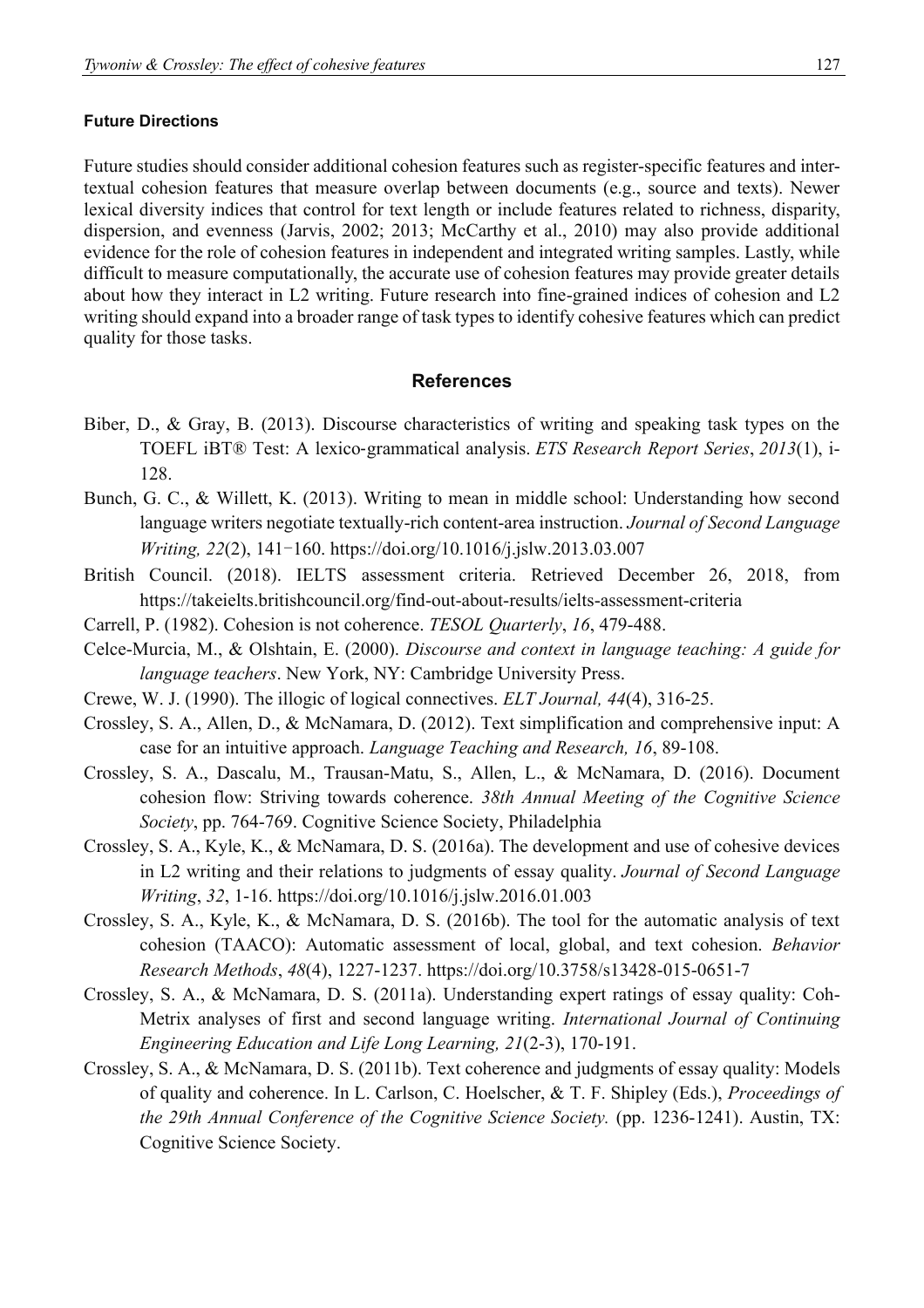- Crossley, S. A., & McNamara, D. S. (2011c). Shared features of L2 writing: Intergroup homogeneity and text classification. *Journal of Second Language Writing*, *20,* 271-285. doi:10.1016/j.jslw.2011.05.007
- Crossley, S. A., & McNamara, D. S. (2012). Predicting second language writing proficiency: The role of cohesion, readability, and lexical difficulty. *Journal of Research in Reading*, *35*(2), 115- 135.
- Cumming, A., Kantor, R., Baba, K., Erdosy, U., Eouanzoui, K., & James, M. (2005). Differences in written discourse in independent and integrated prototype tasks for next generation TOEFL. *Assessing Writing*, *10*(1), 5-43.
- Dascalu, Mihai, Trausan-Matu, S., McNamara, D., & Dessus, P. (2015). ReaderBench: Automated evaluation of collaboration based on cohesion and dialogism. *International Journal of Computer-Supported Collaborative Learning*, *10*(4), 395-423. [https://doi.org/10.1007/s11412-](https://doi.org/10.1007/s11412-015-9226-y) [015-9226-y](https://doi.org/10.1007/s11412-015-9226-y)
- De Felice, R., & Pulman, S. G. (2008). A classifier-based approach to preposition and determiner error correction in L2 English. In *Proceedings of the 22nd International Conference on Computational Linguistics* (Coling 2008) (pp. 169-176). Manchester, UK: Coling 2008 Organizing Committee. Retrieved from<http://www.aclweb.org/anthology/C08-1022>
- De Silva, R. (2015). Writing strategy instruction: Its impact on writing in a second language for academic purposes. *Language Teaching Research*, *19*(3), 301-323. <https://doi.org/10.1177/1362168814541738>
- Donaldson, M. L., Reid, J., & Murray, C. (2007). Causal sentence production in children with language impairments. *International Journal of Language and Communication Disorders*, *42*(2), 155- 186.
- Duggleby, S. J., Tang, W., & Kuo-Newhouse, A. (2016). Does the use of connective words in written assessments predict high school students' reading and writing achievement? *Reading Psychology*, *37*(4), 511-532.
- Duran, N. D., McCarthy, P. M., Graesser, A. C., & McNamara, D. S. (2007). Using temporal cohesion to predict temporal coherence in narrative and expository texts. *Behavior Research Methods, 39,* 212-223.
- Duran, N. D., Hall, C., McCarthy, P. M., & McNamara, D. S. (2010). The linguistic correlates of conversational deception: Comparing natural language processing technologies. *Applied Psycholinguistics, 31,* 439-462.
- Educational Testing Service. (2012). The official guide to the TOEFL test (4th ed.). New York, NY: Educational Testing Service.
- Ekiert, M. & Han, Z. (2016). L1-fraught difficulty: The case of L2 acquisition of English. In R. Alonso Alonso (Ed.), *Crosslinguistic influence in second language acquisition*. Bristol: Multilingual Matters.
- Foltz, P. W. (2007). Discourse coherence and LSA. In T. K. Landauer, D. S. McNamara, S. Dennis, & W. Kintsch (Eds.), *Handbook of latent semantic analysis* (pp. 167-184). Mahwah, NJ: Erlbaum.
- Friginal, E., Li, M., & Weigle, S. C. (2014). Revisiting multiple profiles of learner compositions: A comparison of highly rated NS and NNS essays. *Journal of Second Language Writing*, *23*, 1- 16. <https://doi.org/10.1016/j.jslw.2013.10.001>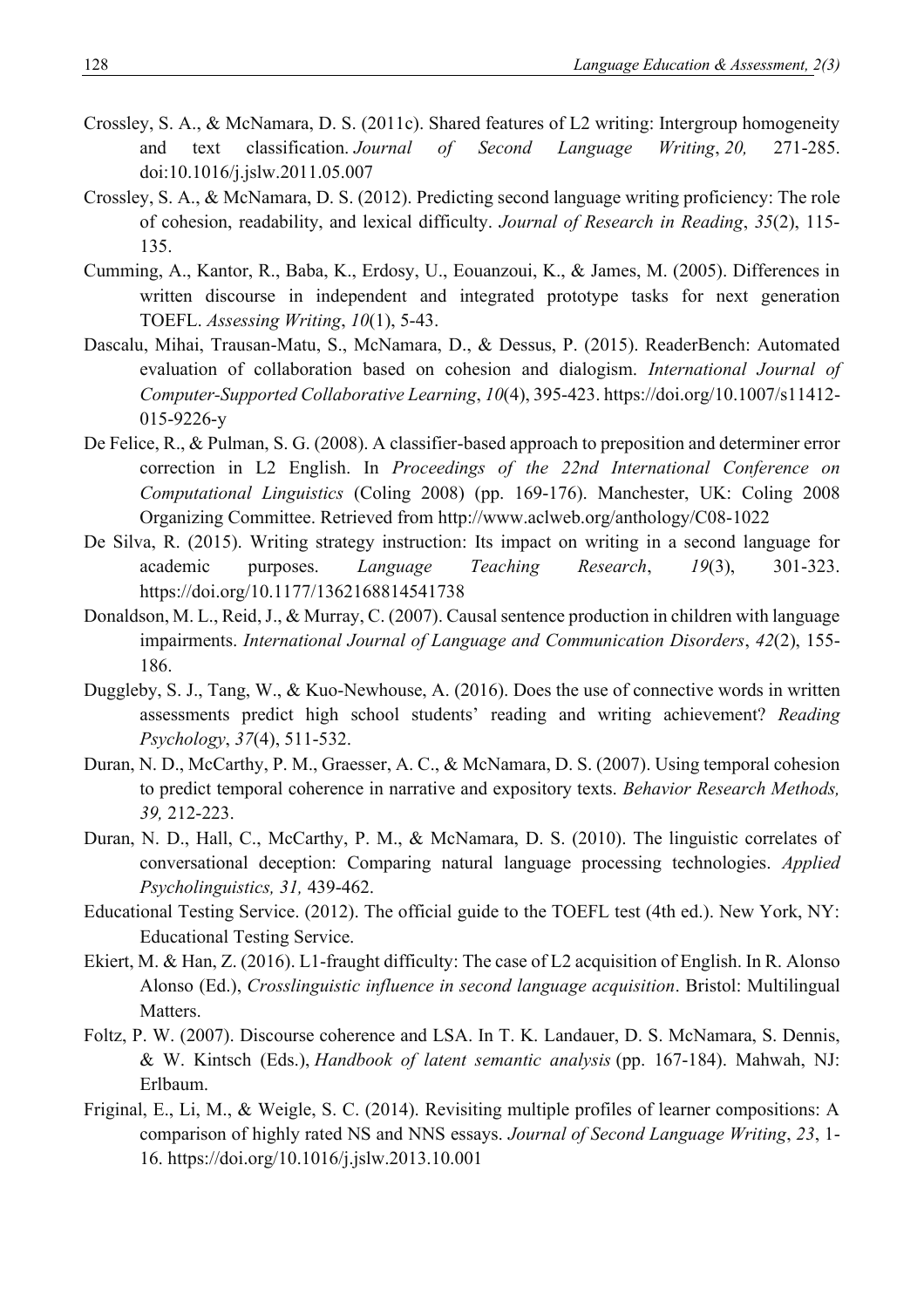- Galloway, E., & Uccelli, P. (2015). Modeling the relationship between lexico-grammatical and discourse organization skills in middle grade writers: insights into later productive language skills that support academic writing. *Reading & Writing, 28*(6), 797-828. <https://doi.org/10.1007/s11145-015-9550-7>
- García, J.-N., & Fidalgo, R. (2008). Orchestration of writing processes and writing products: A comparison of sixth-grade students with and without learning disabilities. *Learning Disabilities: A Contemporary Journal, 6*(2), 77-98.
- Graesser, A. C., Jeon, M., Yang, Y., & Cai, Z. (2007). Discourse cohesion in text and tutorial dialog. *Information Design Journal, 15,* 199-213.
- Grabe, W. (1987). Contrastive rhetoric and text-type research. In U. Connor & R. Kaplan (Eds.), *Writing across languages: Analysis of L2 text* (pp. 115-138). Reading, MA: Addison-Wesley.
- Grabe, W., & Kaplan, R. B. (1996). *Theory and practice of writing: An applied linguistic perspective.*  Longman: New York.
- Grabe, W., & Zhang, C. (2016). Focus on texts and readers: Linguistic and rhetorical features. In R. M. Manchon & P. K. Matsuda (Eds.), *Handbook of second and foreign language writing* (pp. 178-192). Boston: DeGruyter.
- Grice, H. P. (1975). Logic and conversation. In Cole, P. & Morgan, J. L. (Eds.) *Syntax and semantics Vol 3 (speech acts)* (pp. 41-58). New York, NY: Academic Press,
- Guo, L., Crossley, S. A., & McNamara, D. S. (2013). Predicting human judgments of essay quality in both integrated and independent second language writing samples: A comparison study. *Assessing Writing*, *18,* 218-238.<https://doi.org/10.1016/j.asw.2013.05.002>
- Hall, S. S., Kowalski, R., Paterson, K. B., Basran, J., Filik, R., & Maltby, J. (2015). Local text cohesion, reading ability and individual science aspirations: Key factors influencing comprehension in science classes. *British Educational Research Journal, 41*(1), 122-142. <https://doi.org/10.1002/berj.3134>
- Halliday, M. A. K. & Hasan, R. (1976). *Cohesion in English*. London: Longman.
- Hempelmann, C. F., Dufty, D., McCarthy, P. M., Graesser, A. C., Cai, Z., & McNamara, D. S. (2005). Using LSA to automatically identify givenness and newness of noun phrases in written discourse. In *Proceedings of the 27th annual conference of the Cognitive Science Society* (pp. 941-946). Mahwah, NJ: Erlbaum.
- Hoey, M. (1991). *Patterns of lexis in text*. Oxford: Oxford University Press.
- Horning, A. S., Kraemer, E. W., & WAC Clearinghouse (Firm). (2013). *Reconnecting reading and writing*. Anderson, S.C.: Parlor Press and the WAC Clearinghouse.
- Jarvis, S. (2002). Short texts, best-fitting curves and new measures of lexical diversity. *Language Testing, 19*, 57-84.
- Jarvis, S. (2013). Capturing the diversity in lexical diversity. *Language Learning, 63*, 87-106.
- Jarvis, S. (2017). Grounding lexical diversity in human judgments. *Language Testing*, *34*(4), 537-553.
- Kim, M., & Crossley, S. A. (2018). Modeling second language writing quality: A structural equation investigation of lexical, syntactic, and cohesive features in source-based and independent writing. *Assessing Writing*, *37*, 39-56.<https://doi.org/10.1016/j.asw.2018.03.002>
- Koutsoftas, A. D., & Petersen, V. (2017). Written cohesion in children with and without language learning disabilities. *International Journal of Language & Communication Disorders, 52*(5), 612-625.<https://doi.org/10.1111/1460-6984.12306>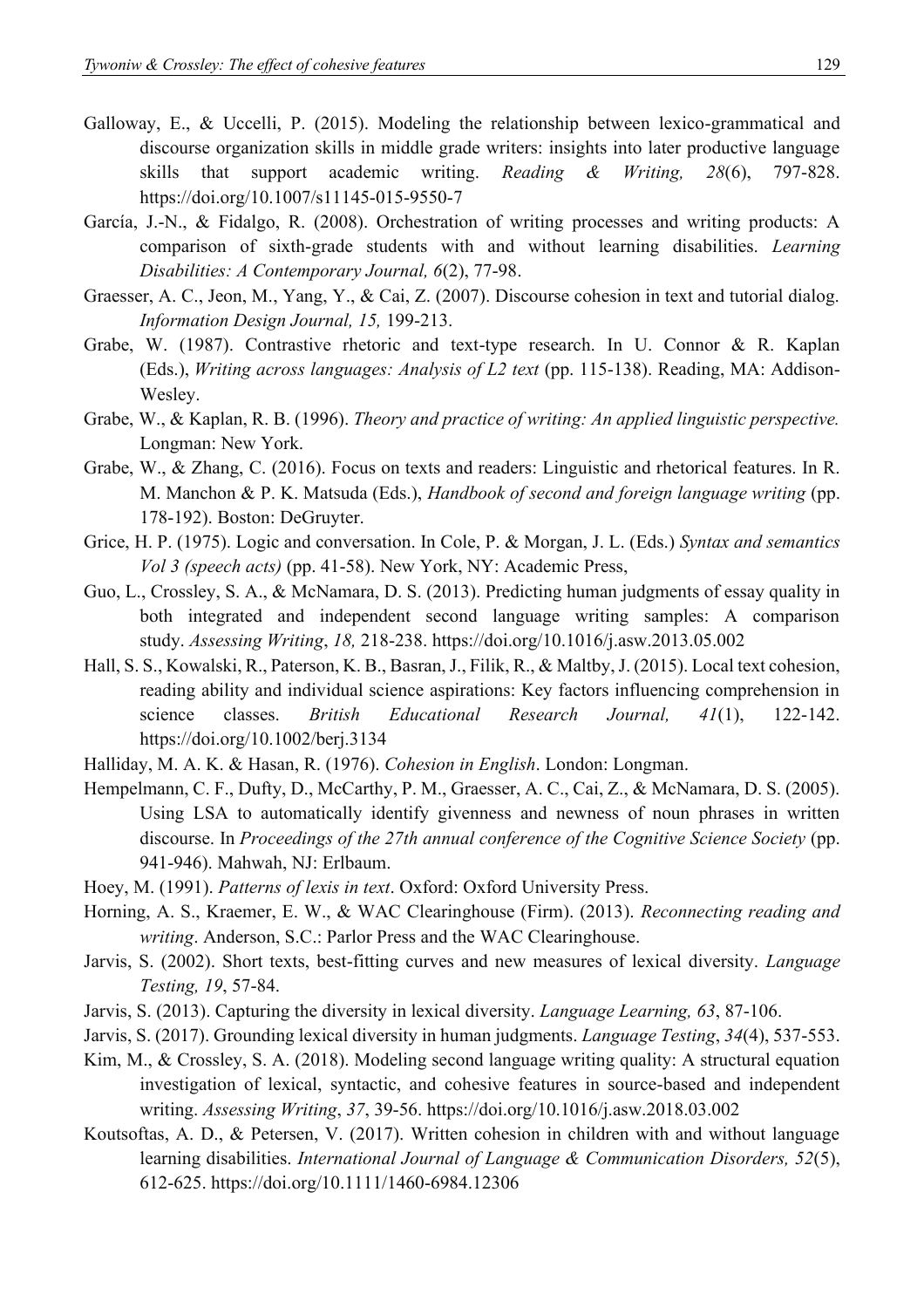- Kyle, K., & Crossley, S. (2016). The relationship between lexical sophistication and independent and source-based writing. *Journal of Second Language Writing*, *34,* 12-24. doi:10.1016/j.jslw.2016.10.003
- Liu, M., & Braine, G. (2005). Cohesive features in argumentative writing produced by Chinese undergraduates. *System, 33*(4), 623-636.
- Lux, P., & Grabe, W. (1991). Multivariate approaches to contrastive rhetoric. *Lenguas Modernas, 18*, 133-160.
- McCarthy, M., & Carter, R. (1994). *Language as discourse: Perspectives for language teaching.* New York: Longman.
- McCarthy, P. M., & Jarvis, S. (2010). MTLD, vocd-D, and HD-D: A validation study of sophisticated approaches to lexical diversity assessment. *Behavior research methods, 42*(2), 381-392.
- McNamara, D. S., Cai, Z., McCarthy, P. M., & Graesser, A. C. (2014). *Automated evaluation of text and discourse with Coh-Metrix*. New York, NY: Cambridge University Press.
- McNamara, D. S., Crossley, S. A., & McCarthy, P. M. (2010). Linguistic features of writing quality. *Written Communication*, *27*(1), 57-86.<https://doi.org/10.1177/0741088309351547>
- McNamara, D. S., Kintsch, E., Songer, N. B., & Kintsch, W. (1996). Are good texts always better? Text coherence, background knowledge, and levels of understanding in learning from text. *Cognition and Instruction, 14,* 1-43.
- McNamara, D. S., Louwerse, M. M., McCarthy, P. M., & Graesser, A. C. (2010). Coh-Metrix: Capturing linguistic features of cohesion. *Discourse Processes*, *47*(4), 292-330.
- Mullis, I. V. S., & Mellon, J. C. (1980). *Guidelines for describing three aspects of writing: Syntax, cohesion and mechanics*. Retrieved from<https://eric.ed.gov/?id=ED205572>
- O'Reilly, T., & McNamara, D. S. (2007). Reversing the reverse cohesion effect: Good texts can be better for strategic, high-knowledge readers. *Discourse Processes, 43*, 121-152.
- Pinto, G., Tarchi, C., & Bigozzi, L. (2015). The relationship between oral and written narratives: A three-year longitudinal study of narrative cohesion, coherence, and structure. *British Journal of Educational Psychology, 85*(4), 551-569.
- Plakans, L., & Gebril, A. (2017). Exploring the relationship of organization and connection with scores in integrated writing assessment. *Assessing Writing, 31*(1), 98-112. <https://doi.org/10.1016/j.asw.2016.08.005>
- Polat, M. (2015). Developing a writing assessment profile. *Proceedings of the Multidisciplinary Academic Conference*, 1-12.
- Reed, D. K., & Kershaw-Herrera, S. (2016). An examination of text complexity as characterized by readability and cohesion. *Journal of Experimental Education, 84*(1), 75-97. <https://doi.org/10.1080/00220973.2014.963214>
- Reid, J. (1992). A computer text analysis of four cohesion devices in English discourse by native and nonnative writers. *Journal of Second Language Writing, 1*, pp. 79-107.
- Reppen, R. (1994). *Variation in elementary student language: A multi-dimensional perspective*. (Unpublished doctoral dissertation). Northern Arizona University, Flagstaff.
- Reynolds, D. W. (2001). Language in the balance: Lexical repetition as a function of topic, cultural background, and writing development. *Language Learning*, *51*(3), 437-476.
- Reynolds, G. A., & Perin, D., (2009). A comparison of text structure and self-regulated writing strategies for composing from sources by middle school students. *Reading Psychology, 30*(3), 265-300.<https://doi.org/10.1080/02702710802411547>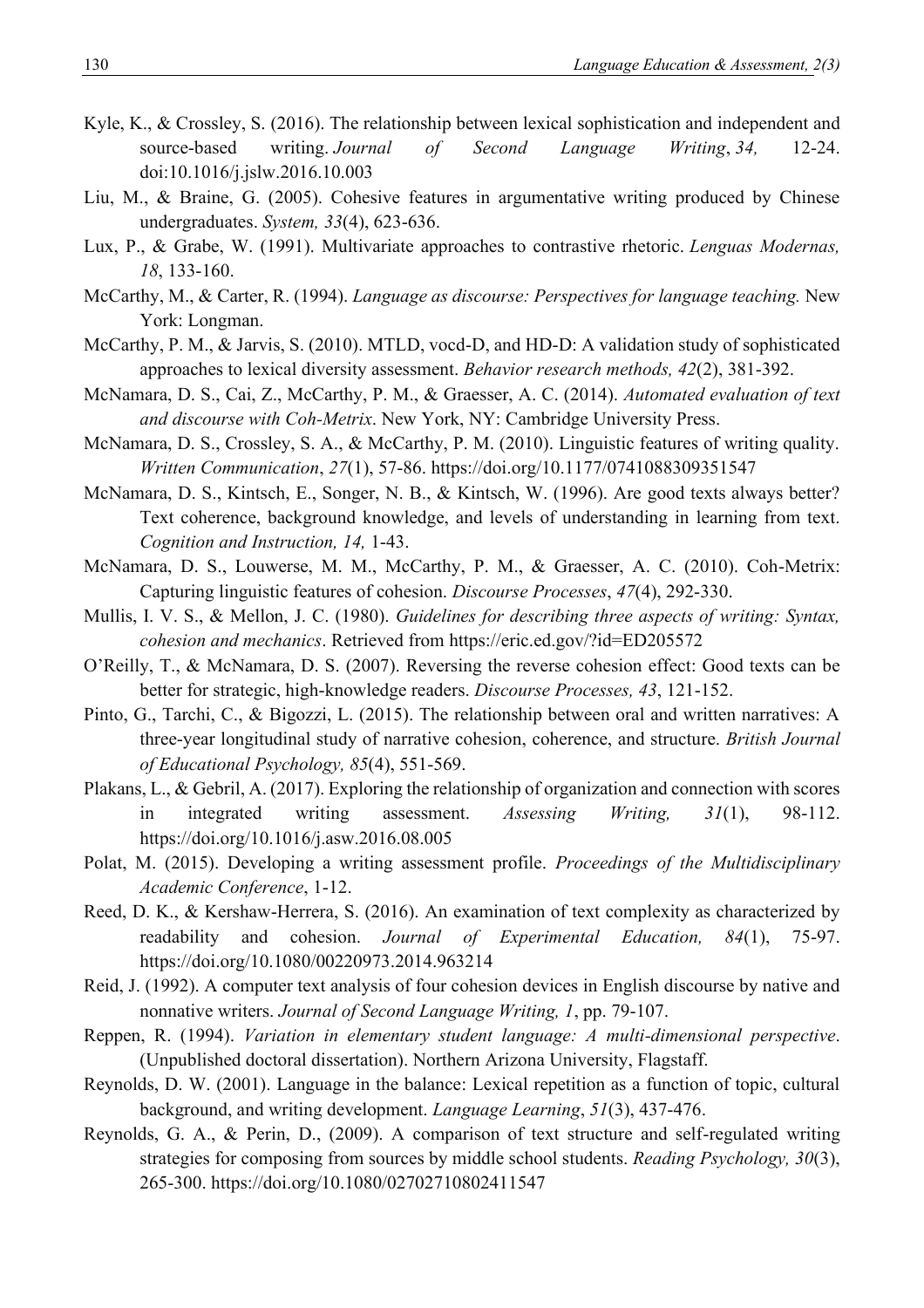- Román, D. X., Briceño, A., Rohde, H., & Hironaka, S. (2016). Linguistic cohesion in middle-school texts: A comparison of logical connectives usage in science and social studies textbooks. *Electronic Journal of Science Education, 20*(6), 1-19.
- Ruegg, R., & Sugiyama, Y. (2013). Organization of ideas in writing: What are raters sensitive to? *Language Testing in Asia*, *3*(1), 8.<https://doi.org/10.1186/2229-0443-3-8>
- Sasaki, M. (2000). Toward an empirical model of EFL writing processes: An exploratory study. *Journal of Second Language Writing*, *9*(3), 259-291. [https://doi.org/10.1016/S1060-](https://doi.org/10.1016/S1060-3743(00)00028-X) [3743\(00\)00028-X](https://doi.org/10.1016/S1060-3743(00)00028-X)
- Scholes, R., & Comley, N. (1985). *The practice of writing.* New York: St. Martin's Press.
- Shaw, S. & Weir, C. (2007). *Examining writing: Research and practice in assessing second language writing* (Vol. 26). Cambridge: Cambridge University Press.
- Sheehan, K. (2013). Measuring cohesion: An approach that accounts for differences in the degree of integration challenge presented by different types of sentences. *Educational Measurement: Issues and Practice, 32*(4), 28-37.
- Silva, T. (2016). An overview of the development of the infrastructure of second language writing studies. In R. M. Manchon & P. K. Matsuda (Eds.), *Handbook of Second and Foreign Language Writing* (pp. 178-192). Boston: DeGruyter.
- Spivey, N. (1990). Transforming texts: Constructive processes in reading and writing. *Written Communication, 7*(2), 256-287.
- Staples, S., & Reppen, R. (2016). Understanding first-year L2 writing: A lexico-grammatical analysis across L1s, genres, and language ratings. *Journal of Second Language Writing*, *32,* 17-35. doi:10.1016/j.jslw.2016.02.002
- Swales, J. M., & Feak, C. B. (2004). *Academic writing for graduate students: Essential tasks and skills*. Ann Arbor, Mich.: University of Michigan Press.
- Watson Todd, R., Khongput, S., & Darasawang, P. (2007). Coherence, cohesion and comments on students' academic essays. *Assessing Writing*, *12*(1), 10-25. <https://doi.org/10.1016/j.asw.2007.02.002>
- Weigle, S. C. (1999). Investigating rater/prompt interactions in writing assessment: Quantitative and qualitative approaches. *Assessing Writing, 6*, 145-178.
- Weigle, S. C. (2002). *Assessing writing.* New York, NY: Cambridge University Press.
- Weigle, S. C. (2004). Integrating reading and writing in a competency test for non-native speakers of English. *Assessing Writing, 9*, 27-55.
- Weigle, S. C., Boldt, H., & Valsecchi, M. I. (2003). Effects of task and rater background on the evaluation of ESL student writing: A pilot study. *TESOL Quarterly*, *37*(2), 345-354. <https://doi.org/10.2307/3588510>
- Williams, H. (2012), "Cohesion and pragmatic theory in second-language writing instruction". *Language and Linguistics Compass, 6*(1), 768-776. doi:10.1111/lnc3.12005
- Wilson, J., Roscoe, R., & Ahmed, Y. (2017). Automated formative writing assessment using a levels of language framework. *Assessing Writing, 34*, 16-36. <https://doi.org/10.1016/j.asw.2017.08.002>
- Yang, H. (2014). Toward a model of strategies and summary writing performance. *Language Assessment Quarterly, 11*(4), 403-431.<https://doi.org/10.1080/15434303.2014.957381>
- Yang, W., & Sun, Y. (2012). The use of cohesive devices in argumentative writing by Chinese EFL learners at different proficiency levels. *Linguistics and Education, 23*(1), 31-48.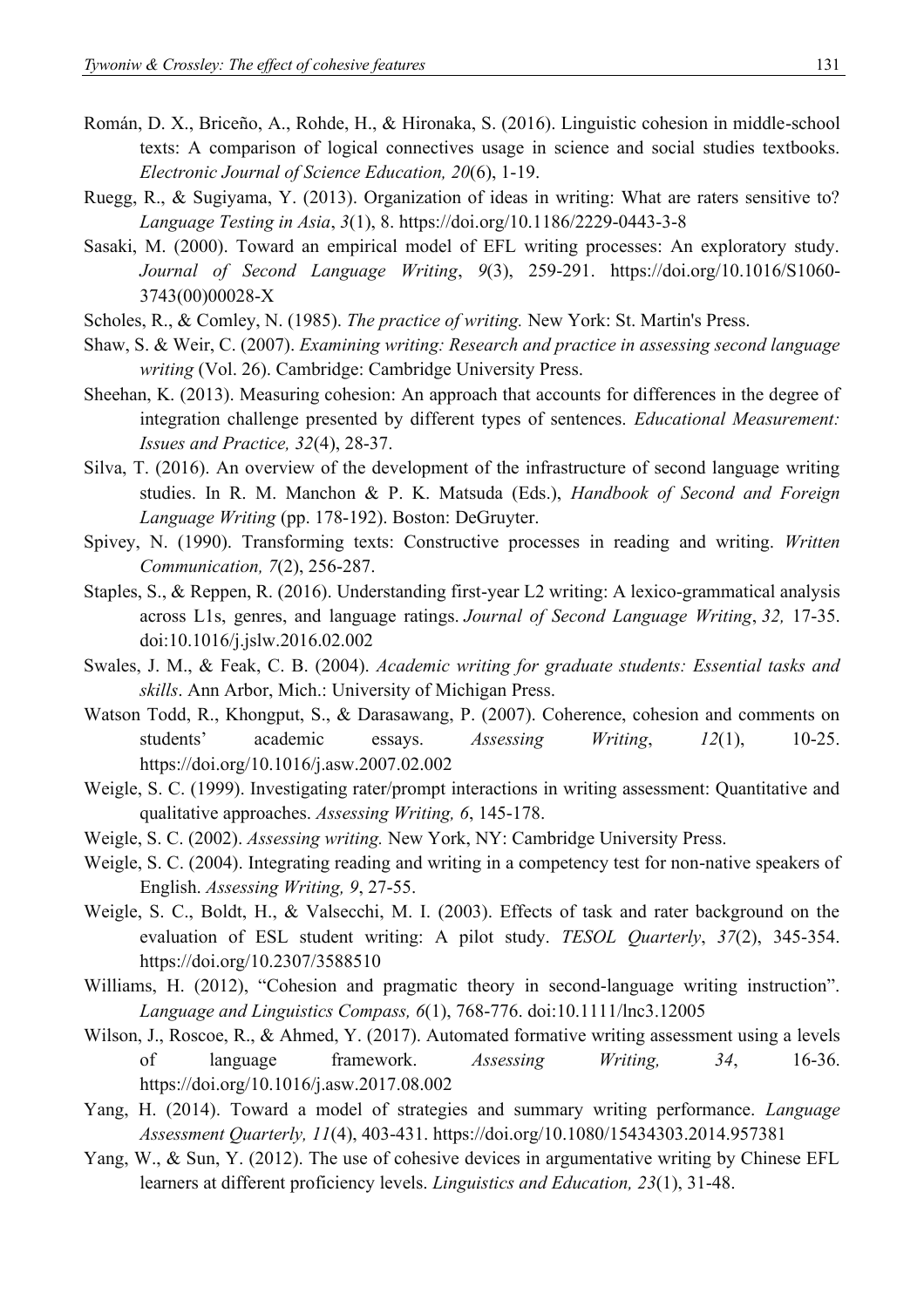Yang, W., Lu, X., & Weigle, S. C. (2015). Different topics, different discourse: Relationships among writing topic, measures of syntactic complexity, and judgments of writing quality. *Journal of Second Language Writing*, *28*, 53-67.<https://doi.org/10.1016/j.jslw.2015.02.002>

#### **Author biodata**

**Rurik Tywoniw** is a Ph.D. student in Applied Linguistics at Georgia State University. His research interests include second language assessment, second language literacy, and computational linguistics. His work at Georgia State University includes coordinating the Georgia State Test of English Proficiency and teaching Elementary Japanese.

**Scott Crossley** is Professor at Georgia State University. His interests include computational linguistics, corpus linguistics, cognitive science, discourse processing, and discourse analysis. His primary research focuses on the development and application of computational tools in second language learning and text comprehensibility.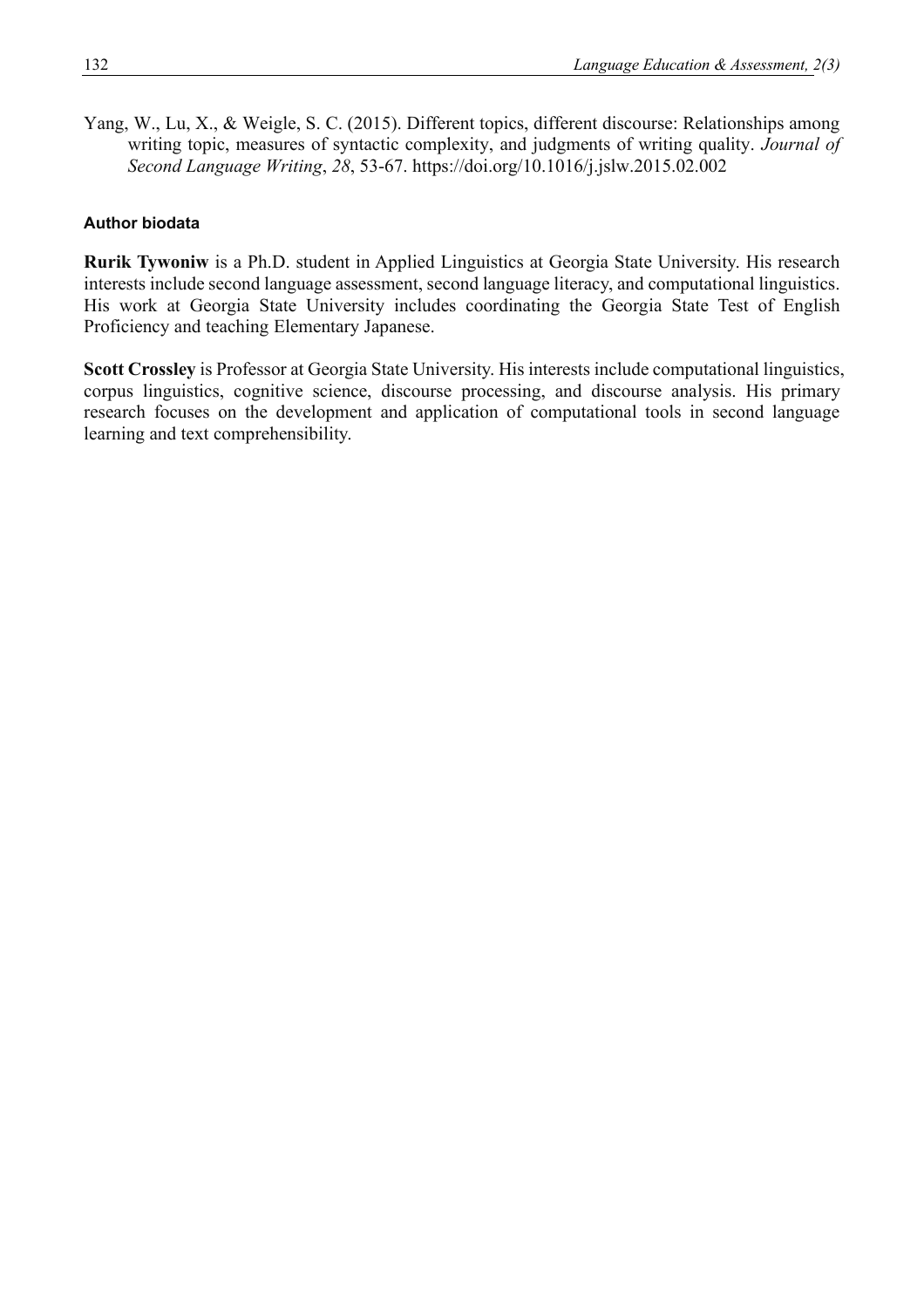# **Appendix A**

Descriptive statistics for cohesion indices included in the MANOVA between writing tasks.

|                                                                                                                    | Integrated |           | Independent |           |
|--------------------------------------------------------------------------------------------------------------------|------------|-----------|-------------|-----------|
|                                                                                                                    | M          | <b>SD</b> | M           | <b>SD</b> |
| <b>Local Cohesion</b>                                                                                              |            |           |             |           |
| Amount of repeated use of verb lemmas across two adjacent<br>sentences                                             | 0.031      | 0.016     | 0.032       | 0.013     |
| Number of sentences with repeated use of verb lemmas across two<br>adjacent sentences                              | 0.545      | 0.265     | 0.544       | 0.230     |
| Number of sentences with repeated use of noun and pronoun lemmas<br>across two adjacent sentences                  | 0.665      | 0.241     | 0.610       | 0.213     |
| Amount of repeated use of content word lemmas across three adjacent<br>sentences                                   | 0.207      | 0.057     | 0.156       | 0.047     |
| Amount of repeated use of function word lemmas across three<br>adjacent sentences                                  | 0.159      | 0.046     | 0.167       | 0.045     |
| Amount of repeated use of noun and pronoun lemmas across three<br>adjacent sentences                               | 0.092      | 0.038     | 0.082       | 0.033     |
| Number of sentences with repeated use of adjective lemmas across<br>three adjacent sentences                       | 0.330      | 0.281     | 0.192       | 0.176     |
| Number of sentences with repeated use of personal pronouns lemmas<br>across three adjacent sentences               | 0.191      | 0.196     | 0.433       | 0.240     |
| Use of simple subordinators                                                                                        | 0.044      | 0.017     | 0.037       | 0.015     |
| Use of connectives of addition                                                                                     | 0.025      | 0.012     | 0.028       | 0.012     |
| Total number of additive connectors                                                                                | 0.044      | 0.015     | 0.047       | 0.014     |
| Use of logical connectives                                                                                         | 0.048      | 0.018     | 0.052       | 0.017     |
| Use of negative logical connectors                                                                                 | 0.010      | 0.008     | 0.007       | 0.006     |
| Total number of connectives                                                                                        | 0.091      | 0.022     | 0.097       | 0.019     |
| <b>Global Cohesion</b><br>Average amount of repeated verb lemma use per sentence across two<br>adjacent paragraphs | 1.534      | 0.991     | 2.300       | 1.217     |
| Average amount of repeated function word lemma use per sentence<br>across three adjacent paragraphs                | 6.593      | 3.214     | 10.937      | 4.236     |
| Average amount of repeated verb lemma use per sentence across<br>three adjacent paragraphs                         | 0.048      | 0.027     | 0.054       | 0.022     |
| Amount of repeated noun and pronoun lemma use across three<br>adjacent paragraphs                                  | 0.089      | 0.046     | 0.079       | 0.033     |
| Average amount of repeated use of nouns and pronouns per sentence 4.395<br>across three adjacent paragraphs        |            | 2.503     | 5.529       | 2.697     |
| <b>Textual Cohesion</b><br>Lemma type-token ratio                                                                  | 0.501      | 0.065     | 0.445       | 0.064     |
| Bigram type-token ratio                                                                                            | 0.882      | 0.048     | 0.875       | 0.054     |
| Use of determiners                                                                                                 | 0.146      | 0.034     | 0.097       | 0.027     |
| Repeated use of pronouns throughout a text                                                                         | 0.375      | 0.061     | 0.418       | 0.072     |